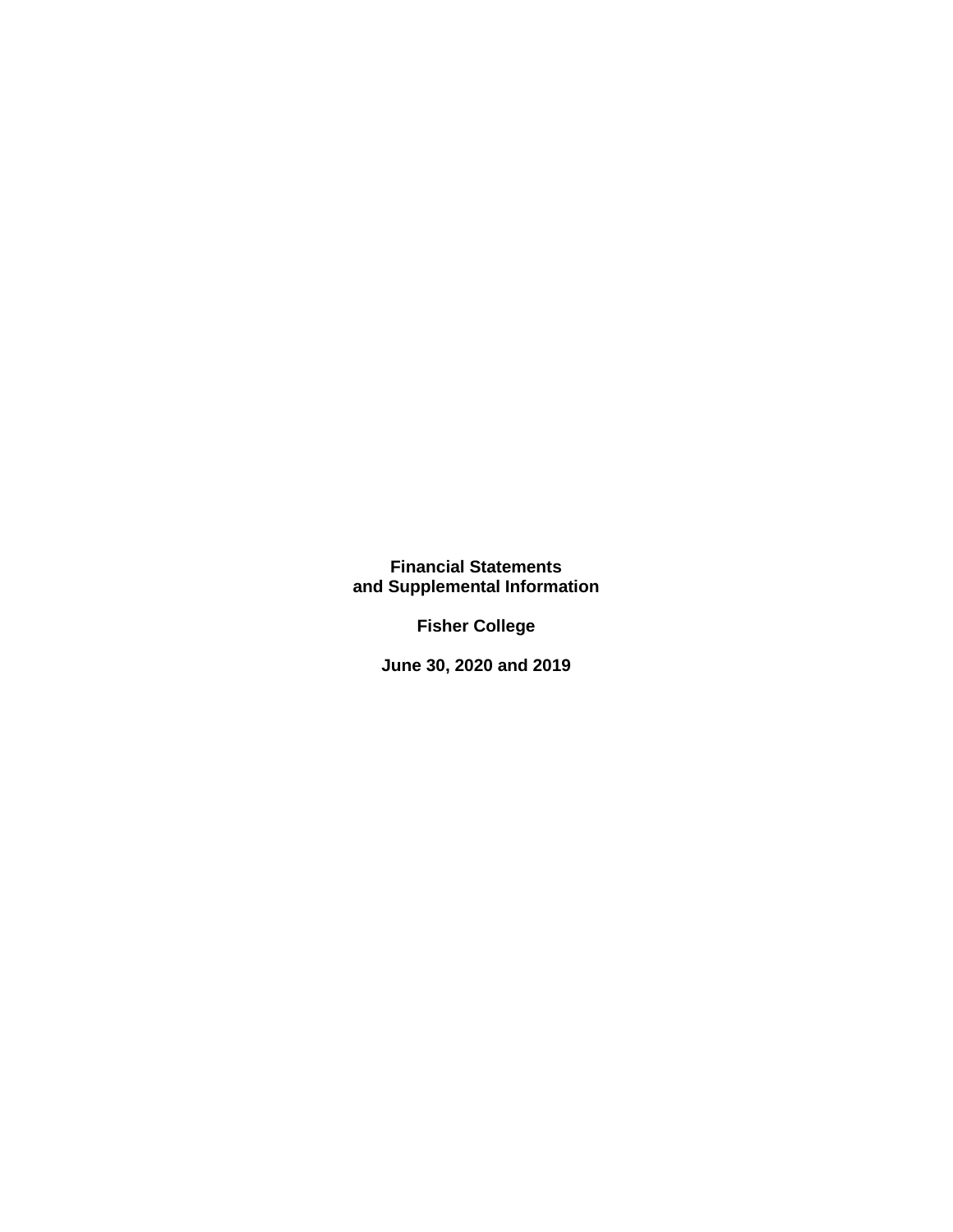# *Financial Statements and Supplemental Information*

*Table of Contents*

#### *Financial Statements:*

| Independent Auditors' Report                             | $1 - 2$        |
|----------------------------------------------------------|----------------|
| <b>Statements of Financial Position</b>                  | 3              |
| <b>Statements of Activities</b>                          | $\overline{4}$ |
| <b>Statements of Cash Flows</b>                          | 5              |
| Notes to the Financial Statements                        | $6 - 28$       |
| <b>Supplemental Information:</b>                         |                |
| <b>Financial Responsibility Supplemental Schedule</b>    | 29             |
| <b>Financial Responsibility Supplemental Disclosures</b> | 30             |
| <b>Reporting Under Government Auditing Standards</b>     |                |

Independent Auditors' Report on Internal Control Over Financial Reporting and on Compliance and Other Matters Based on an Audit of Financial Statements Performed in Accordance with *Government Auditing Standards* 31-32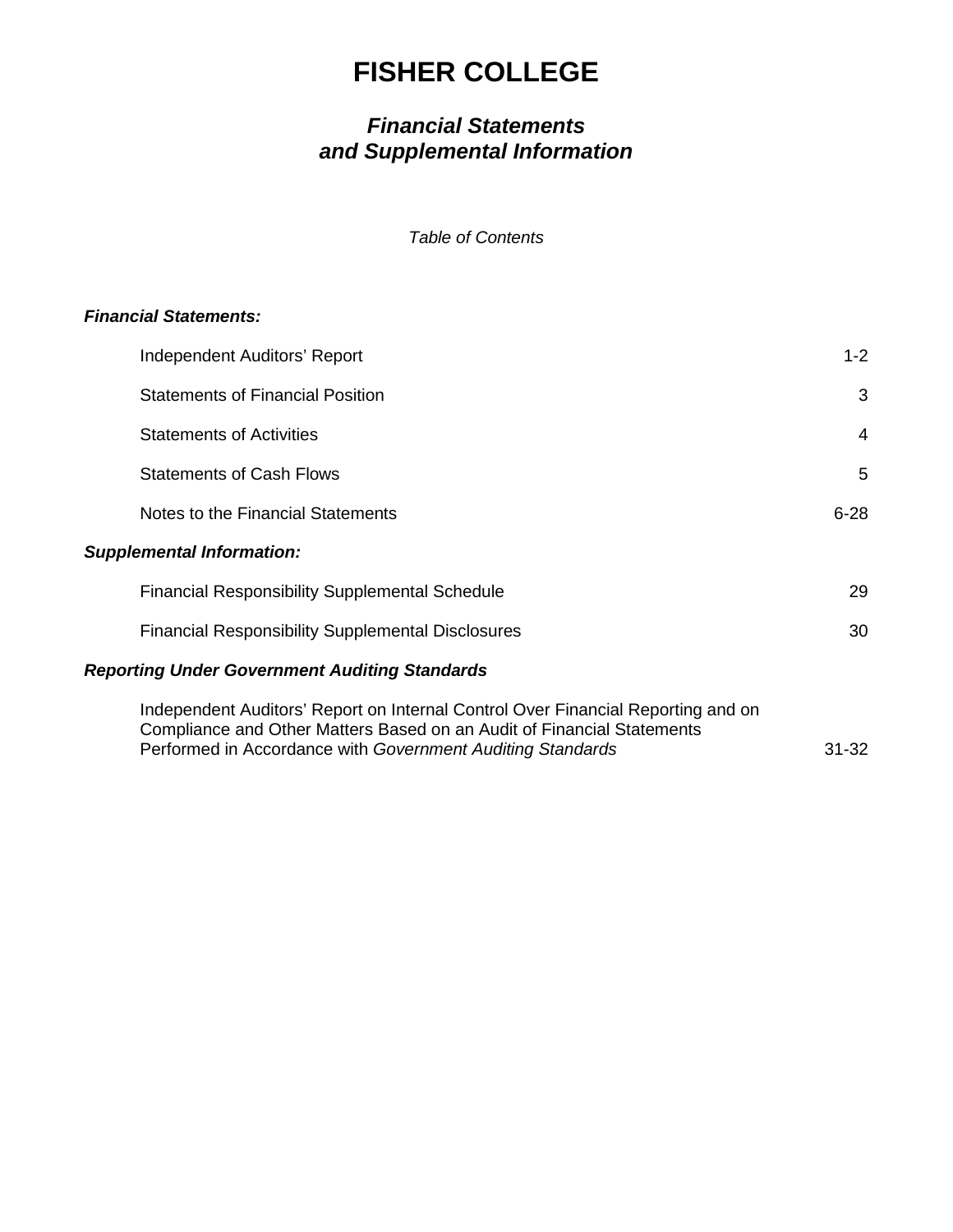

## **INDEPENDENT AUDITORS' REPORT**

To the Board of Trustees of Fisher College Boston, Massachusetts

#### **Report on Financial Statements**

We have audited the accompanying financial statements of Fisher College (the "College"), which comprise the statements of financial position as of June 30, 2020, the related statements of activities and changes in net assets, and cash flows for the year then ended, and the related notes to the financial statements.

#### **Management's Responsibility for the Financial Statements**

Management is responsible for the preparation and fair presentation of these financial statements in accordance with accounting principles generally accepted in the United States of America; this includes the design, implementation, and maintenance of internal control relevant to the preparation and fair presentation of financial statements that are free from material misstatement, whether due to fraud or error.

#### **Auditors' Responsibility**

Our responsibility is to express an opinion on these financial statements based on our audit. We conducted our audit in accordance with auditing standards generally accepted in the United States of America and the standards applicable to financial audits contained in *Government Auditing Standards*, issued by the Comptroller General of the United States of America. Those standards require that we plan and perform the audit to obtain reasonable assurance about whether the financial statements are free from material misstatement.

An audit involves performing procedures to obtain audit evidence about the amounts and disclosures in the financial statements. The procedures selected depend on the auditors' judgment, including the assessment of the risks of material misstatement of the financial statements, whether due to fraud or error. In making those risk assessments, the auditors consider internal control relevant to the entity's preparation and fair presentation of the financial statements in order to design audit procedures that are appropriate in the circumstances, but not for the purpose of expressing an opinion on the effectiveness of the entity's internal control. Accordingly, we express no such opinion. An audit also includes evaluating the appropriateness of accounting policies used and the reasonableness of significant accounting estimates made by management, as well as evaluating the overall presentation of the financial statements.

We believe that the audit evidence we have obtained is sufficient and appropriate to provide a basis for our audit opinion.

#### **Opinion**

In our opinion, the financial statements referred to above present fairly, in all material respects, the financial position of the College as of June 30, 2020, and the changes in its net assets and its cash flows for the year then ended in accordance with accounting principles generally accepted in the United States of America.

> 25 Braintree Hill Office Park • Suite 102 • Braintree, MA 02184 • P:617.471.1120 • F:617.472.7560 27 Church Street • Winchester, MA 01890 • P:781.729.4949 • F:781.729.5247

www.ocd.com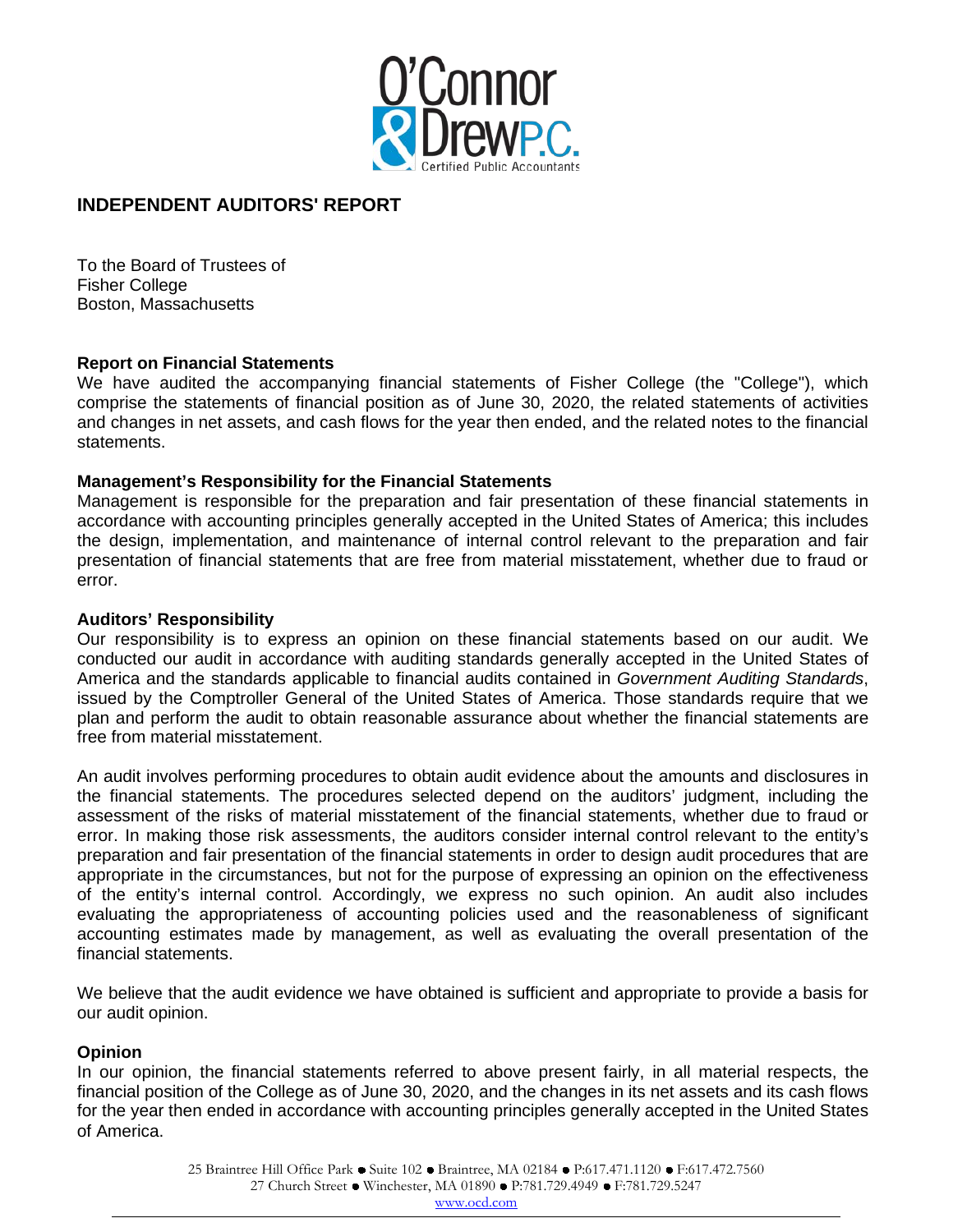#### **Prior Period Financial Statements**

The financial statements of the College as of June 30, 2019 were audited by other auditors whose report dated October 6, 2019, expressed an unmodified opinion on those statements.

#### **Emphasis of Matter**

As discussed in Note 1 to the financial statements, the College adopted Accounting Standards Update 2016-18, *Statement of Cash Flows: Restricted Cash (Topic 230)*. Our opinion is not modified with respect to these matters.

#### **Supplemental Information**

Our audit were conducted for the purpose of forming an opinion on the financial statements as a whole. The financial responsibility supplemental schedule and disclosures on pages 30-31 are presented for purposes of additional analysis and are not a required part of the financial statements. Such information is the responsibility of management and was derived from and relates directly to the underlying accounting and other records used to prepare the financial statements. The information has been subjected to the auditing procedures applied in the audit of the financial statements and certain additional procedures, including comparing and reconciling such information directly to the underlying accounting and other records used to prepare the financial statements or to the financial statements themselves, and other additional procedures in accordance with auditing standards generally accepted in the United States of America. In our opinion, the information is fairly stated, in all material respects, in relation to the financial statements as a whole.

#### **Other Reporting Required by Government Auditing Standards**

In accordance with Government Auditing Standards, we have also issued our report dated October 4, 2020, on our consideration of the College's internal control over financial reporting and on our tests of its compliance with certain provisions of laws, regulations, contracts, grant agreements, and other matters. The purpose of that report is solely to describe the scope of our testing of internal control over financial reporting and compliance and the results of that testing, and not to provide an opinion on the effectiveness of the College's internal control over financial reporting or on compliance. That report is an integral part of an audit performed in accordance with Government Auditing Standards in considering the College's internal control over financial reporting and compliance.

O'Connor + Druw, Q.C.

**Certified Public Accountants Braintree, Massachusetts**

October 4, 2020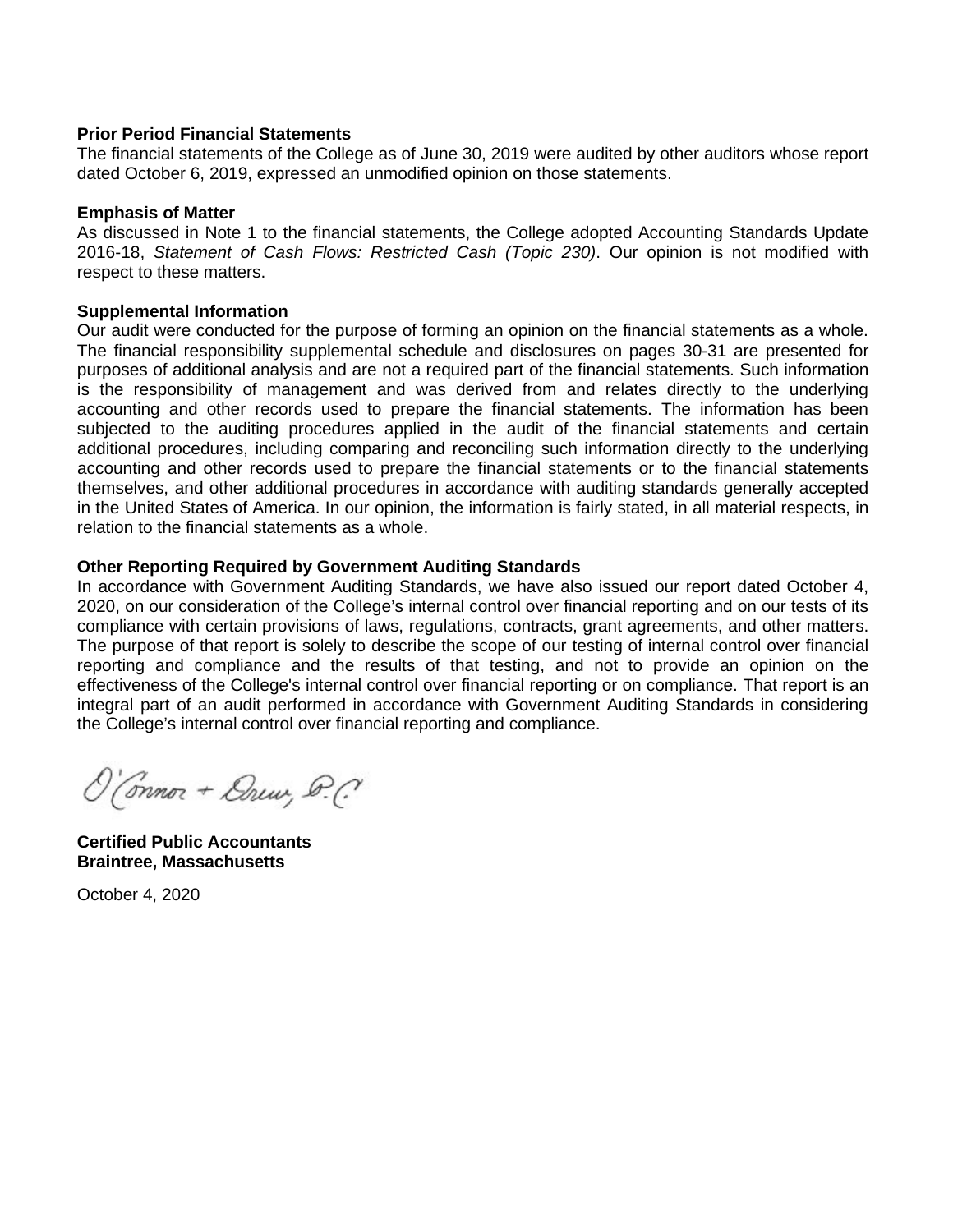## *Statements of Financial Position*

## *June 30,*

|                                          |                | 2020       | 2019             |
|------------------------------------------|----------------|------------|------------------|
| <b>Assets</b>                            |                |            |                  |
| Cash and cash equivalents                | $\mathfrak{S}$ | 3,084,932  | \$<br>1,943,085  |
| Restricted cash                          |                | 123,823    | 107,937          |
| Student accounts receivable, net         |                | 256,239    | 131,462          |
| Other operating assets                   |                | 531,863    | 323,448          |
| Pledge receivable                        |                | 20,000     | 30,000           |
| Perkins loans receivable, net            |                | 481,580    | 578,657          |
| Investments                              |                | 36,106,972 | 34,933,547       |
| Investment in plant                      |                | 16,255,216 | 17,192,451       |
| <b>Total assets</b>                      |                | 56,860,625 | \$5,240,587      |
| <b>Liabilities and Net Assets</b>        |                |            |                  |
| Liabilities:                             |                |            |                  |
| Accounts payable and accrued expenses    | \$             | 334,645    | \$<br>309,893    |
| Accrued compensation and fringe benefits |                | 115,509    | 157,527          |
| Student deposits and deferred revenue    |                | 2,171,321  | 1,996,972        |
| Refundable advances - U.S. Government    |                | 483,643    | 553,199          |
| Capital leases                           |                | 147,773    | 203,031          |
| Bonds and notes payable                  |                | 8,649,453  | 6,778,728        |
| <b>Total liabilities</b>                 |                | 11,902,344 | 9,999,350        |
| Net assets:                              |                |            |                  |
| Without donor restrictions               |                | 44,883,150 | 45, 167, 534     |
| With donor restrictions                  |                | 75,131     | 73,703           |
| <b>Total net assets</b>                  |                | 44,958,281 | 45,241,237       |
| <b>Total liabilities and net assets</b>  | \$             | 56,860,625 | \$<br>55,240,587 |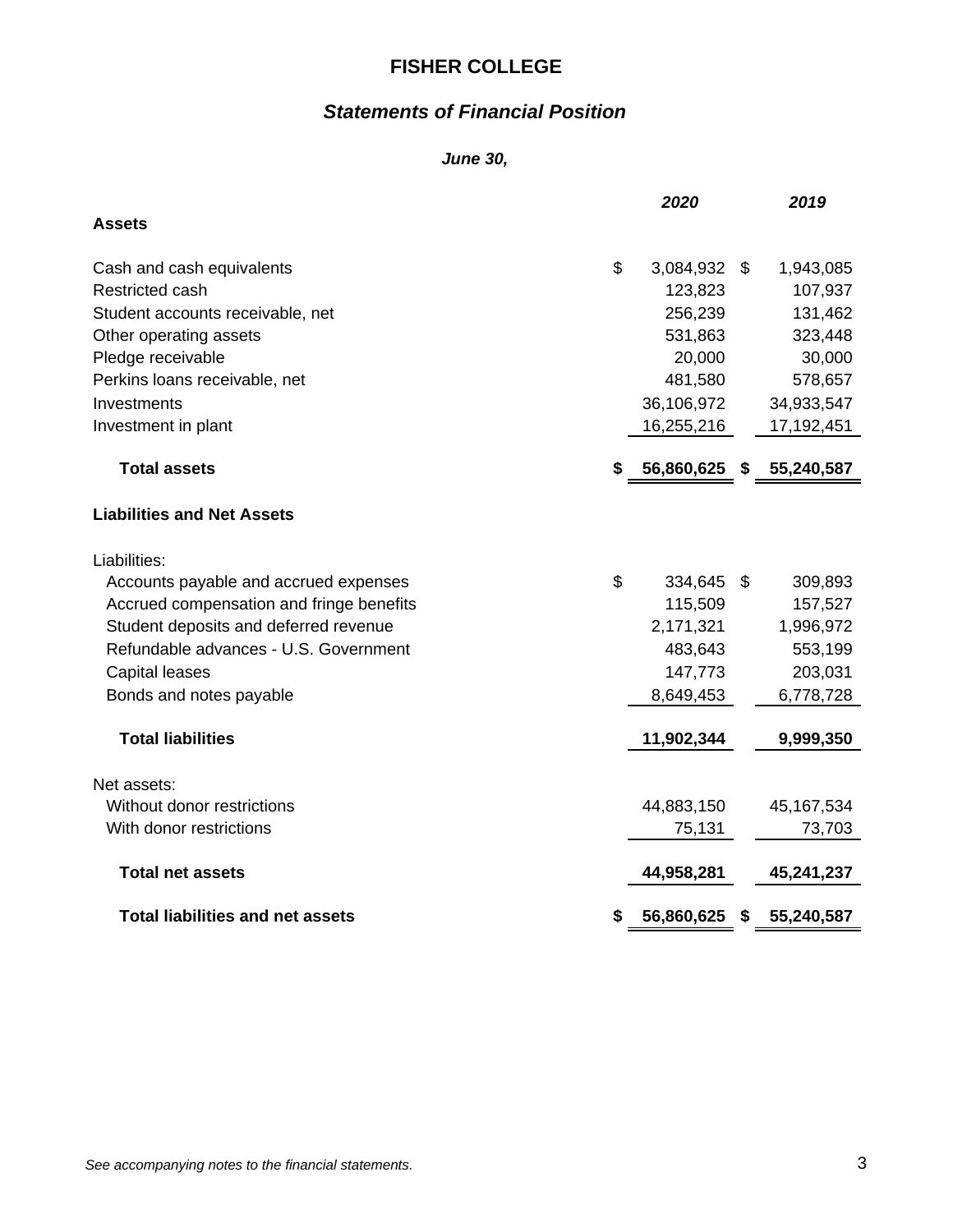## *Statements of Activities*

### *Years Ended June 30,*

|                                                                 | 2020             | 2019             |
|-----------------------------------------------------------------|------------------|------------------|
| Operating:                                                      |                  |                  |
| Revenue:                                                        |                  |                  |
| Student tuition and fees:<br>Day division                       | \$<br>20,236,760 | \$<br>20,705,309 |
| Division of continuing education                                | 6,830,212        | 6,787,508        |
| Sales and services of auxiliary enterprises                     | 4,452,905        | 5,199,253        |
| Federal and state grant aid to students                         | 227,229          | 229,488          |
|                                                                 | 31,747,106       | 32,921,558       |
| Less: institutional awards                                      | (11,665,693)     | (11, 317, 007)   |
| Net student tuition and fees                                    | 20,081,413       | 21,604,551       |
|                                                                 |                  |                  |
| Investment return appropriated for operations                   | 2,049,000        | 1,936,000        |
| Other income                                                    | 634,132          | 656,017          |
| Contributions                                                   | 110,582          | 931,415          |
| Net assets released from restrictions                           | 2,500            | 5,000            |
| <b>Total revenue</b>                                            | 22,877,627       | 25,132,983       |
| Expenses:                                                       |                  |                  |
| Educational:                                                    |                  |                  |
| Instruction                                                     | 10,733,296       | 11,233,240       |
| <b>Student services</b>                                         | 3,838,153        | 4,565,783        |
| General, administration and institutional                       | 4,439,111        | 5,144,300        |
| Institutional advancement and alumni services                   | 544,041          | 478,563          |
|                                                                 | 19,554,601       | 21,421,886       |
| Auxiliary enterprises                                           | 3,304,693        | 3,415,635        |
| <b>Total expenses</b>                                           | 22,859,294       | 24,837,521       |
| Change in net assets without donor restrictions from operations | 18,333           | 295,462          |
| Nonoperating:                                                   |                  |                  |
| Investment return, net of amounts appropriated for operations   | (302, 717)       | 570,863          |
| Increase in net assets without donor restrictions               | (284, 384)       | 866,325          |
|                                                                 |                  |                  |
| Change in net assets with donor restrictions:                   |                  |                  |
| Gifts<br>Net assets released from restrictions                  | 2,191            | 8,500            |
| Gain on permanently restricted funds                            | (2,500)<br>1,737 | (5,000)<br>1,375 |
|                                                                 |                  |                  |
| Increase in net assets with donor restrictions                  | 1,428            | 4,875            |
| <b>Change in net assets</b>                                     | (282, 956)       | 871,200          |
| Net assets, beginning of year                                   | 45,241,237       | 44,370,037       |
| Net assets, end of year                                         | \$<br>44,958,281 | \$<br>45,241,237 |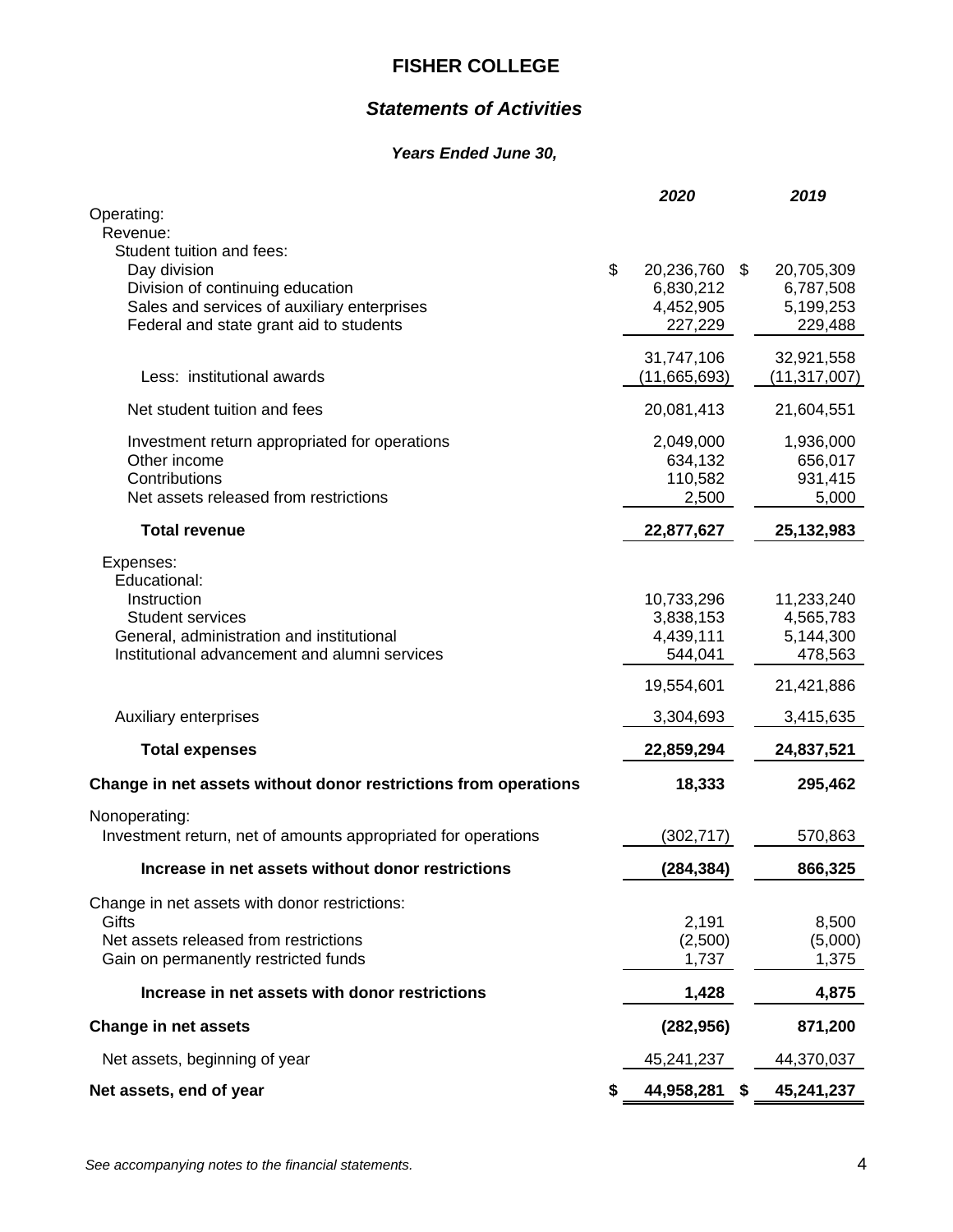## *Statements of Cash Flows*

## *Years Ended June 30,*

| Cash flows from operating activities:<br>Increase in net assets<br>\$<br>Adjustments to reconcile change in net assets to net cash and cash<br>equivalents provided by operating activities:<br>Depreciation<br>Amortization of bond premium and bond issuance costs<br>Net realized and unrealized gains on investments<br>Increase in allowance for Perkins loans receivable<br>Increase (decrease) in allowance for student accounts receivable<br>Change in:<br>Student accounts receivable<br>Pledges receivable<br>Other operating assets<br>Accounts payable and accrued expenses<br>Accrued compensation and fringe benefits<br>Student deposits and deferred revenue<br><b>Total adjustments</b><br>Net cash provided by operating activities<br>Cash flows from investing activities:<br>Repayment of Perkins loans from students<br>Purchases of investments<br>Sales and maturities of investments<br>Cash paid to acquire property, plant and equipment<br>Net cash (used in) provided by investing activities<br>Cash flows from financing activities:<br>Payments on bonds, mortgage payable and capital leases<br>Payments on capital leases<br>Change in refundable advances - U.S. Government<br>Proceeds from Paycheck Protection Program Ioan<br>Net cash (used in) provided by financing activities<br>Net increase in cash, cash equivalents and restricted cash<br>Cash, cash equivalents and restricted cash, beginning of year<br>Cash, cash equivalents and restricted cash, end of year<br>Cash, cash equivalents and restricted cash consist of the | 2020            | 2019          |
|---------------------------------------------------------------------------------------------------------------------------------------------------------------------------------------------------------------------------------------------------------------------------------------------------------------------------------------------------------------------------------------------------------------------------------------------------------------------------------------------------------------------------------------------------------------------------------------------------------------------------------------------------------------------------------------------------------------------------------------------------------------------------------------------------------------------------------------------------------------------------------------------------------------------------------------------------------------------------------------------------------------------------------------------------------------------------------------------------------------------------------------------------------------------------------------------------------------------------------------------------------------------------------------------------------------------------------------------------------------------------------------------------------------------------------------------------------------------------------------------------------------------------------------------------------------------------------|-----------------|---------------|
|                                                                                                                                                                                                                                                                                                                                                                                                                                                                                                                                                                                                                                                                                                                                                                                                                                                                                                                                                                                                                                                                                                                                                                                                                                                                                                                                                                                                                                                                                                                                                                                 |                 |               |
|                                                                                                                                                                                                                                                                                                                                                                                                                                                                                                                                                                                                                                                                                                                                                                                                                                                                                                                                                                                                                                                                                                                                                                                                                                                                                                                                                                                                                                                                                                                                                                                 | $(282,956)$ \$  | 871,200       |
|                                                                                                                                                                                                                                                                                                                                                                                                                                                                                                                                                                                                                                                                                                                                                                                                                                                                                                                                                                                                                                                                                                                                                                                                                                                                                                                                                                                                                                                                                                                                                                                 |                 |               |
|                                                                                                                                                                                                                                                                                                                                                                                                                                                                                                                                                                                                                                                                                                                                                                                                                                                                                                                                                                                                                                                                                                                                                                                                                                                                                                                                                                                                                                                                                                                                                                                 | 1,584,474       | 1,609,591     |
|                                                                                                                                                                                                                                                                                                                                                                                                                                                                                                                                                                                                                                                                                                                                                                                                                                                                                                                                                                                                                                                                                                                                                                                                                                                                                                                                                                                                                                                                                                                                                                                 | (19, 142)       | (19, 142)     |
|                                                                                                                                                                                                                                                                                                                                                                                                                                                                                                                                                                                                                                                                                                                                                                                                                                                                                                                                                                                                                                                                                                                                                                                                                                                                                                                                                                                                                                                                                                                                                                                 | (639, 641)      | (2, 128, 652) |
|                                                                                                                                                                                                                                                                                                                                                                                                                                                                                                                                                                                                                                                                                                                                                                                                                                                                                                                                                                                                                                                                                                                                                                                                                                                                                                                                                                                                                                                                                                                                                                                 | 4,833           | 15,337        |
|                                                                                                                                                                                                                                                                                                                                                                                                                                                                                                                                                                                                                                                                                                                                                                                                                                                                                                                                                                                                                                                                                                                                                                                                                                                                                                                                                                                                                                                                                                                                                                                 | 33,734          | (4,654)       |
|                                                                                                                                                                                                                                                                                                                                                                                                                                                                                                                                                                                                                                                                                                                                                                                                                                                                                                                                                                                                                                                                                                                                                                                                                                                                                                                                                                                                                                                                                                                                                                                 | (158, 511)      | 43,964        |
|                                                                                                                                                                                                                                                                                                                                                                                                                                                                                                                                                                                                                                                                                                                                                                                                                                                                                                                                                                                                                                                                                                                                                                                                                                                                                                                                                                                                                                                                                                                                                                                 | 10,000          | 10,000        |
|                                                                                                                                                                                                                                                                                                                                                                                                                                                                                                                                                                                                                                                                                                                                                                                                                                                                                                                                                                                                                                                                                                                                                                                                                                                                                                                                                                                                                                                                                                                                                                                 | (208, 415)      | 234,788       |
|                                                                                                                                                                                                                                                                                                                                                                                                                                                                                                                                                                                                                                                                                                                                                                                                                                                                                                                                                                                                                                                                                                                                                                                                                                                                                                                                                                                                                                                                                                                                                                                 |                 |               |
|                                                                                                                                                                                                                                                                                                                                                                                                                                                                                                                                                                                                                                                                                                                                                                                                                                                                                                                                                                                                                                                                                                                                                                                                                                                                                                                                                                                                                                                                                                                                                                                 | 24,752          | (165, 884)    |
|                                                                                                                                                                                                                                                                                                                                                                                                                                                                                                                                                                                                                                                                                                                                                                                                                                                                                                                                                                                                                                                                                                                                                                                                                                                                                                                                                                                                                                                                                                                                                                                 | (42,018)        | 10,804        |
|                                                                                                                                                                                                                                                                                                                                                                                                                                                                                                                                                                                                                                                                                                                                                                                                                                                                                                                                                                                                                                                                                                                                                                                                                                                                                                                                                                                                                                                                                                                                                                                 | 174,349         | 62,212        |
|                                                                                                                                                                                                                                                                                                                                                                                                                                                                                                                                                                                                                                                                                                                                                                                                                                                                                                                                                                                                                                                                                                                                                                                                                                                                                                                                                                                                                                                                                                                                                                                 | 764,415         | (331, 636)    |
|                                                                                                                                                                                                                                                                                                                                                                                                                                                                                                                                                                                                                                                                                                                                                                                                                                                                                                                                                                                                                                                                                                                                                                                                                                                                                                                                                                                                                                                                                                                                                                                 | 481,459         | 539,564       |
|                                                                                                                                                                                                                                                                                                                                                                                                                                                                                                                                                                                                                                                                                                                                                                                                                                                                                                                                                                                                                                                                                                                                                                                                                                                                                                                                                                                                                                                                                                                                                                                 |                 |               |
|                                                                                                                                                                                                                                                                                                                                                                                                                                                                                                                                                                                                                                                                                                                                                                                                                                                                                                                                                                                                                                                                                                                                                                                                                                                                                                                                                                                                                                                                                                                                                                                 | 92,244          | 81,007        |
|                                                                                                                                                                                                                                                                                                                                                                                                                                                                                                                                                                                                                                                                                                                                                                                                                                                                                                                                                                                                                                                                                                                                                                                                                                                                                                                                                                                                                                                                                                                                                                                 | (3,078,659)     | (1,288,122)   |
|                                                                                                                                                                                                                                                                                                                                                                                                                                                                                                                                                                                                                                                                                                                                                                                                                                                                                                                                                                                                                                                                                                                                                                                                                                                                                                                                                                                                                                                                                                                                                                                 | 2,471,876       | 2,836,511     |
|                                                                                                                                                                                                                                                                                                                                                                                                                                                                                                                                                                                                                                                                                                                                                                                                                                                                                                                                                                                                                                                                                                                                                                                                                                                                                                                                                                                                                                                                                                                                                                                 | (574, 240)      | (1,461,875)   |
|                                                                                                                                                                                                                                                                                                                                                                                                                                                                                                                                                                                                                                                                                                                                                                                                                                                                                                                                                                                                                                                                                                                                                                                                                                                                                                                                                                                                                                                                                                                                                                                 | (1,088,779)     | 167,521       |
|                                                                                                                                                                                                                                                                                                                                                                                                                                                                                                                                                                                                                                                                                                                                                                                                                                                                                                                                                                                                                                                                                                                                                                                                                                                                                                                                                                                                                                                                                                                                                                                 |                 |               |
|                                                                                                                                                                                                                                                                                                                                                                                                                                                                                                                                                                                                                                                                                                                                                                                                                                                                                                                                                                                                                                                                                                                                                                                                                                                                                                                                                                                                                                                                                                                                                                                 | (552, 655)      | (528, 938)    |
|                                                                                                                                                                                                                                                                                                                                                                                                                                                                                                                                                                                                                                                                                                                                                                                                                                                                                                                                                                                                                                                                                                                                                                                                                                                                                                                                                                                                                                                                                                                                                                                 | (55, 258)       | (46, 456)     |
|                                                                                                                                                                                                                                                                                                                                                                                                                                                                                                                                                                                                                                                                                                                                                                                                                                                                                                                                                                                                                                                                                                                                                                                                                                                                                                                                                                                                                                                                                                                                                                                 | (69, 556)       | (1, 130)      |
|                                                                                                                                                                                                                                                                                                                                                                                                                                                                                                                                                                                                                                                                                                                                                                                                                                                                                                                                                                                                                                                                                                                                                                                                                                                                                                                                                                                                                                                                                                                                                                                 | 2,442,522       |               |
|                                                                                                                                                                                                                                                                                                                                                                                                                                                                                                                                                                                                                                                                                                                                                                                                                                                                                                                                                                                                                                                                                                                                                                                                                                                                                                                                                                                                                                                                                                                                                                                 | 1,765,053       | (576,524)     |
|                                                                                                                                                                                                                                                                                                                                                                                                                                                                                                                                                                                                                                                                                                                                                                                                                                                                                                                                                                                                                                                                                                                                                                                                                                                                                                                                                                                                                                                                                                                                                                                 | 1,157,733       | 130,561       |
|                                                                                                                                                                                                                                                                                                                                                                                                                                                                                                                                                                                                                                                                                                                                                                                                                                                                                                                                                                                                                                                                                                                                                                                                                                                                                                                                                                                                                                                                                                                                                                                 | 2,051,022       | 1,920,461     |
|                                                                                                                                                                                                                                                                                                                                                                                                                                                                                                                                                                                                                                                                                                                                                                                                                                                                                                                                                                                                                                                                                                                                                                                                                                                                                                                                                                                                                                                                                                                                                                                 | 3,208,755<br>æ. | 2,051,022     |
| following at June 30:                                                                                                                                                                                                                                                                                                                                                                                                                                                                                                                                                                                                                                                                                                                                                                                                                                                                                                                                                                                                                                                                                                                                                                                                                                                                                                                                                                                                                                                                                                                                                           |                 |               |
| Cash and cash equivalents<br>\$                                                                                                                                                                                                                                                                                                                                                                                                                                                                                                                                                                                                                                                                                                                                                                                                                                                                                                                                                                                                                                                                                                                                                                                                                                                                                                                                                                                                                                                                                                                                                 | 3,084,932<br>S  | 1,943,085     |
| Restricted cash                                                                                                                                                                                                                                                                                                                                                                                                                                                                                                                                                                                                                                                                                                                                                                                                                                                                                                                                                                                                                                                                                                                                                                                                                                                                                                                                                                                                                                                                                                                                                                 | 123,823         | 107,937       |
| <b>Total</b><br>\$                                                                                                                                                                                                                                                                                                                                                                                                                                                                                                                                                                                                                                                                                                                                                                                                                                                                                                                                                                                                                                                                                                                                                                                                                                                                                                                                                                                                                                                                                                                                                              | 3,208,755<br>\$ | 2,051,022     |
| See accompanying notes to the financial statements.                                                                                                                                                                                                                                                                                                                                                                                                                                                                                                                                                                                                                                                                                                                                                                                                                                                                                                                                                                                                                                                                                                                                                                                                                                                                                                                                                                                                                                                                                                                             |                 |               |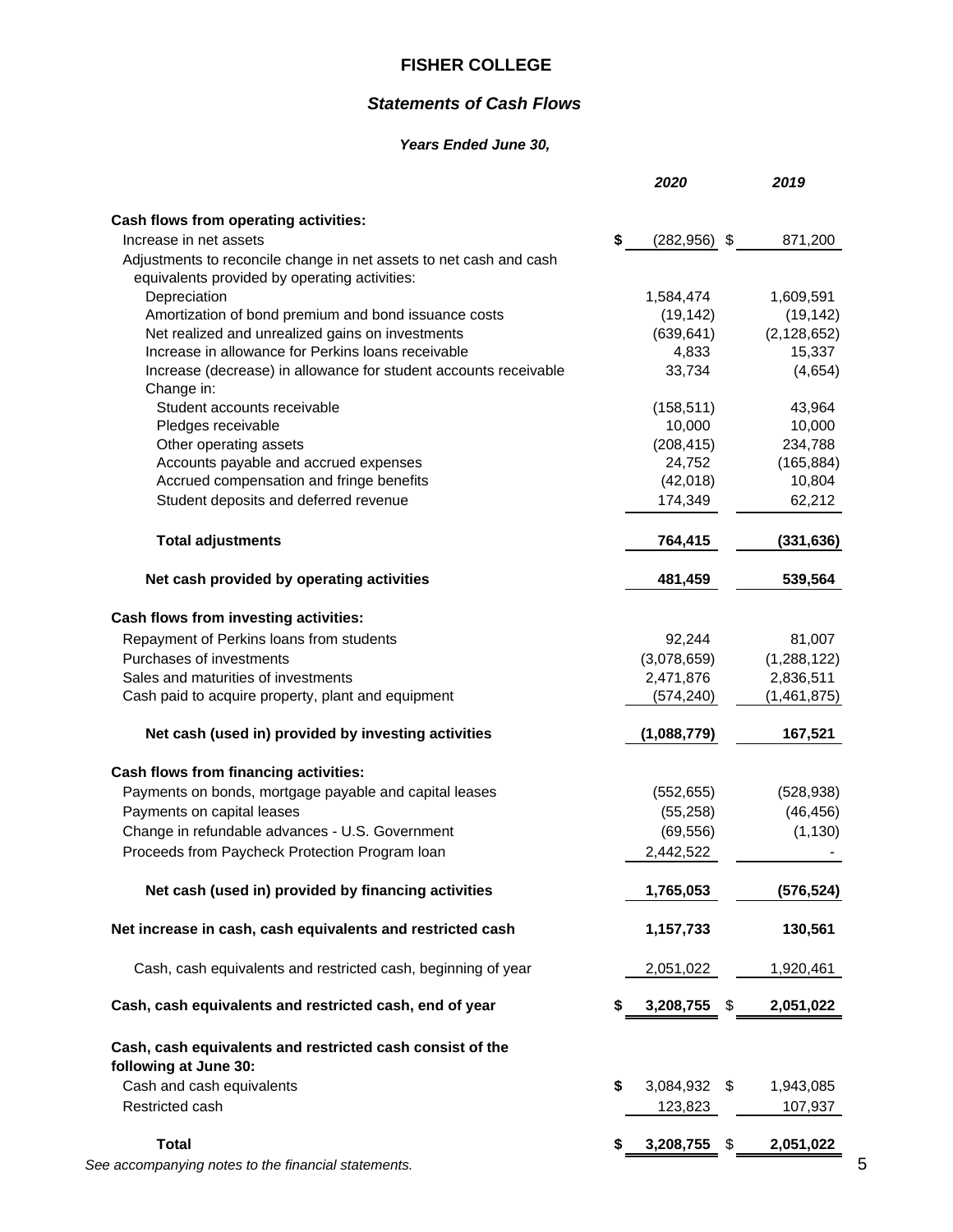## *Notes to the Financial Statements*

#### *Note 1 - Nature of Operations and Summary of Significant Accounting Policies*

Fisher College (the College) is a private, not-for-profit, nondenominational institution offering graduate and undergraduate educational opportunities leading to master's degrees, bachelor's degrees, associate degrees as well as certificates in various programs of study. The College's main campus is located in Boston, Massachusetts, along with three other Massachusetts locations. The College operates a traditional educational experience through its day division along with more flexible programs through its division of continuing education. The College also offers many courses online, further enhancing flexibility for students. The College's students are mainly from the greater Boston area.

The College is accredited through 2020 by the New England Commission of Higher Education, Inc. The College's accreditation status, like other educational organizations, is subject to certain operating and interim reporting requirements.

The College participates in student financial aid programs sponsored by the United States Education Department ("ED") and to a much lesser extent the Commonwealth of Massachusetts, and other states within the United States of America. These programs facilitate the payment of tuition and other expenses for eligible students when they are determined to be eligible as evaluated by the College's financial aid office. Such determinations are subject to after-the-fact review by funders.

The College qualifies as a tax-exempt organization under the Internal Revenue Service Code Section 501(c)(3) pursuant to a determination letter received from the Internal Revenue Service and is generally exempt from federal and state income taxes. Given the limited taxable activities of the College, management concluded that disclosures relative to tax provisions are not necessary.

On March 11, 2020, the World Health Organization declared the global outbreak of the novel coronavirus (COVID-19) as a pandemic. On March 16, 2020, Fisher College transitioned students to a distant learning environment for the completion of the 2020 spring semester. On May 1, 2020, the College refunded a total of \$636,150 to students for a pro-rata share of the housing and meals fees charged from the time the students transitioned to a distance learning environment through the completion of the 2020 spring semester.

On March 27, 2020, the Coronavirus Aid, Relief, and Economic Security Act (CARES Act) became law. As part of the law, the CARES Act created the Higher Education Emergency Relief Fund (HEERF). Fisher College was awarded \$496,691, of which 50% (or half) was required to be distributed to students affected by the COVID-19 crisis as emergency grants and the other half is required by the College to cover costs associated with changes in operations due to the COVID-19 crisis. According to the terms of HEERF, an institution can only spend costs associated with changes in operations due to the COVID-19 crisis up to the amount provided to students as emergency grants.

As of June 30, 2020, the College expended \$248,346 for emergency grants to students and \$248,345 for institutional costs from the HEERF funds. In conjunction with CARES Act regulations, the College must spend these funds by September 30, 2022. As of June 30, 2020 the College has met this requirement. Furthermore, the College received an additional \$24,626 under the Strengthening Institutions Program provision of the CARES Act, which was also applied to institutional costs incurred by the COVID-19 crisis.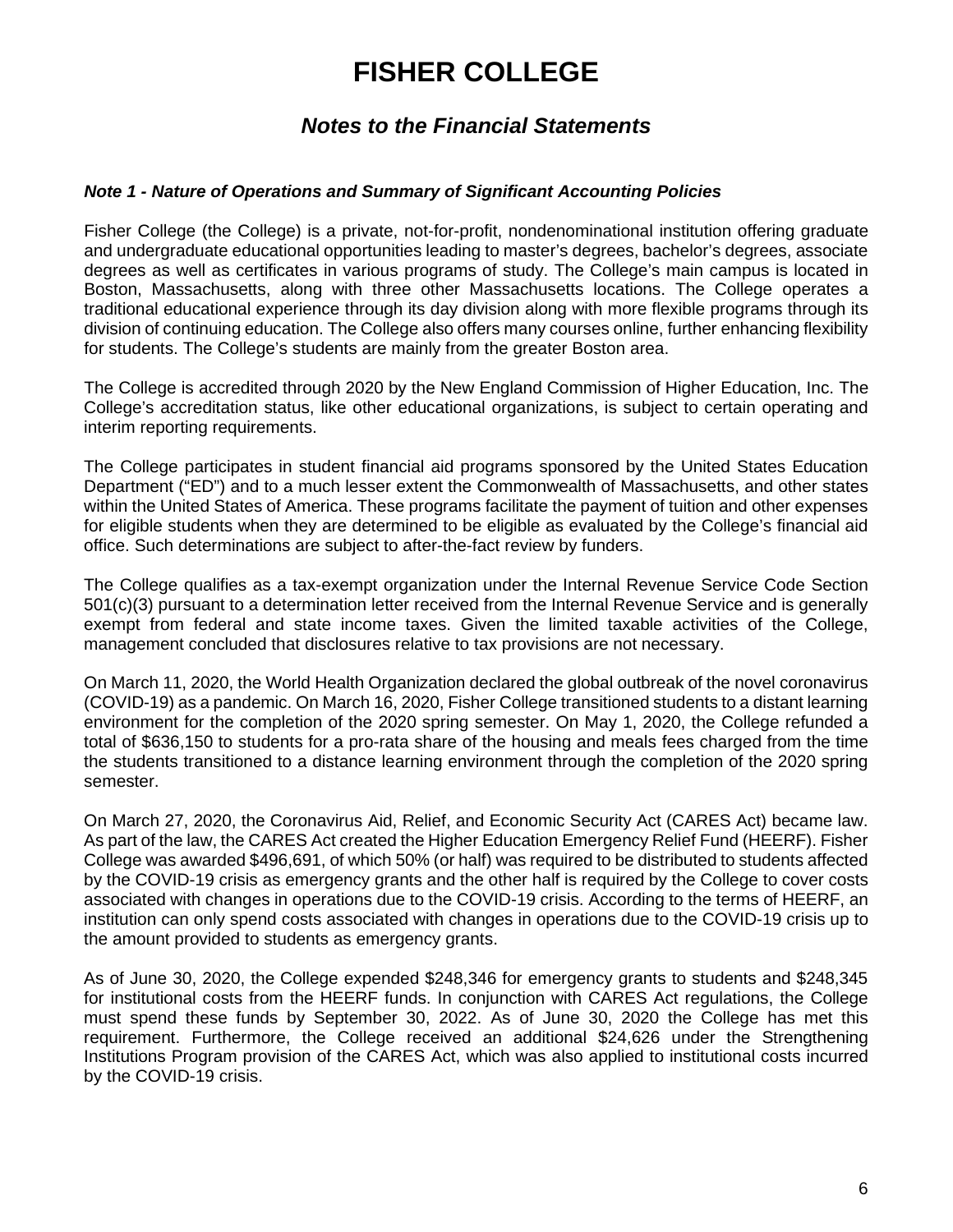## *Notes to the Financial Statements*

### *Note 1 - Nature of Operations and Summary of Significant Accounting Policies (Continued)*

#### *Basis of Presentation*

The financial statements of the College are prepared on the accrual basis of accounting in conformity with accounting principles generally accepted in the United States of America which requires that information regarding its financial position and activities are reported based on the existence or absence of donor-imposed restrictions Accordingly, net assets and changes therein are classified and reported as follows:

*Net Assets Without Donor Restrictions* - Net assets available for general use and not subject to donor restrictions. The College's Board of Trustees (the Board) has designated from net assets without donor restrictions funds to function as endowment. Net assets without donor restrictions also include investment in plant, net of accumulated depreciation and related bond obligations.

*Net Assets With Donor Restrictions* - Net assets subject to donor-imposed restrictions. Some restrictions are temporary in nature; those restrictions will be met by the passage of time or events specified by the donor. Other donor-imposed restrictions are perpetual in nature, where the donor stipulates that resources be maintained in perpetuity.

#### *Cash and Cash Equivalents*

Cash and cash equivalents include bank deposits and other highly liquid debt instruments with maturities at date of purchase of three months or less. Such accounts are carried at cost plus accrued interest. Cash and cash equivalents held by investment managers are considered part of investments given the expectation of near-term reinvestment.

## *Restricted Cash*

The College's restricted cash consists of funds associated with the Perkins Loan Program discussed later in these notes. As of June 30, 2020 and 2019, the balance was \$123,823 and \$107,937, respectively.

#### *Student Accounts Receivable*

Students are billed based on dates outlined in the academic catalog as agreed in advance of the delivery of the related academic or auxiliary activity. Payments for tuition, fees, and auxiliary enterprises charges are generally due by the start of the academic period with the recognition that on-behalf payments being made by the ED or others are subject to specific requirements within those programs as to when those funds can be availed. Certain ED funding can be availed prior to the commencement of the academic period, while other amounts are paid at specified intervals based on the rules as promulgated by the ED. Thus, cash flows on accounts receivable balances and the measurement of deferred revenues do not directly depend on meeting specified performance obligations of the College. Student accounts are not collateralized. The College had no contract assets at June 30, 2020 and 2019. Of the balances, approximately \$256,200 and \$131,500 are due from students rather than from federal financial aid at June 30, 2020 and 2019, respectively.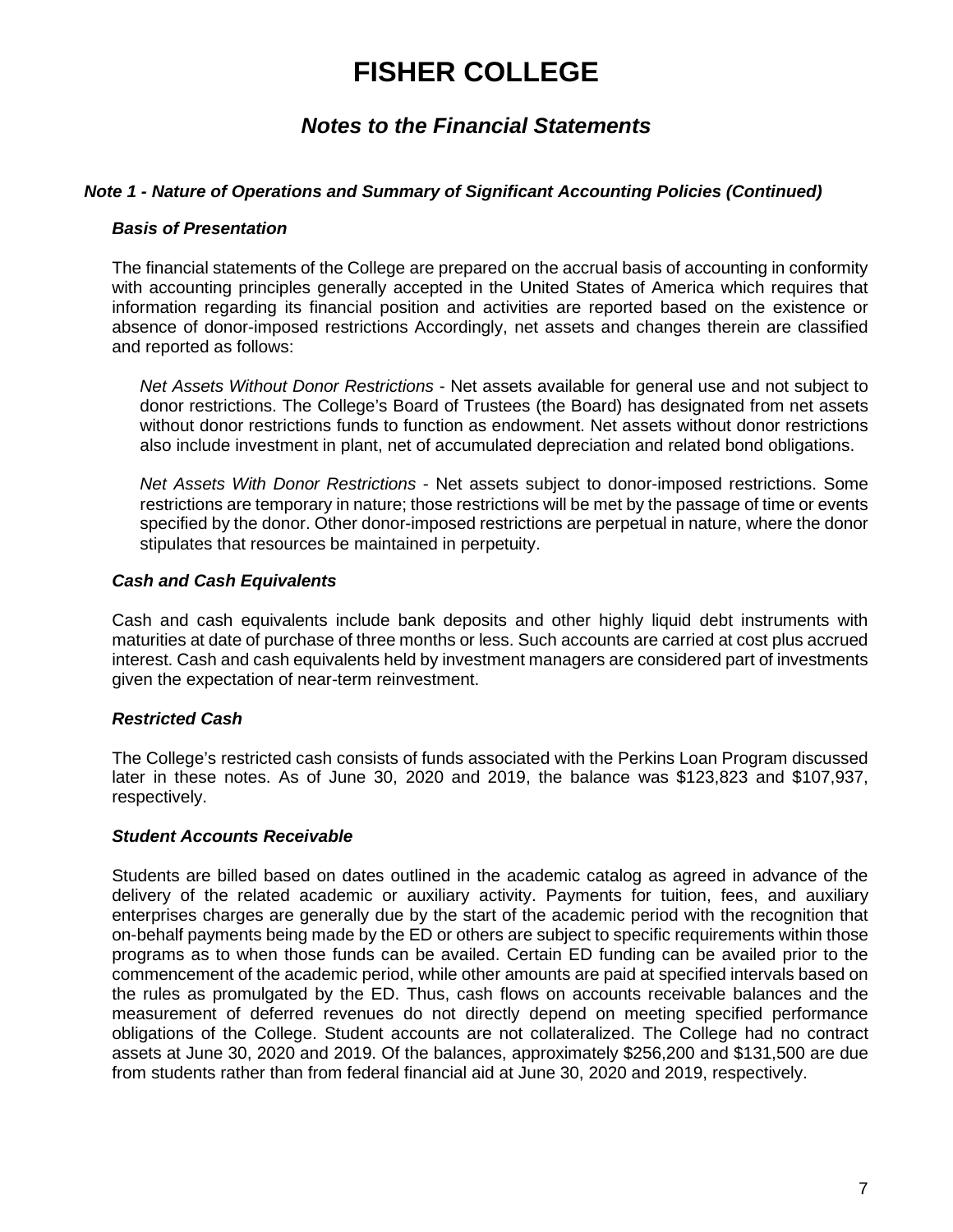# *Notes to the Financial Statements*

### *Note 1 - Nature of Operations and Summary of Significant Accounting Policies (Continued)*

#### *Student Accounts Receivable (Continued)*

Student accounts receivable are reported at the amount management expects to collect on balances outstanding at year end. Management estimates the allowance for doubtful accounts based on history of collections and knowledge acquired about specific terms. Adjustments to the allowance are charged to bad debt expense. Accounts receivable are considered past due if any portion of the receivable balance is outstanding for more than 60 days or the student no longer attends the institution. Interest is not charged on student accounts receivable. Uncollectible accounts are written off against the reserve when deemed uncollectible; recoveries are recorded when received. An account is considered uncollectible when all efforts to collect the account have been exhausted. The allowance for doubtful accounts was approximately \$122,000 and \$88,000 for the years ended June 30, 2020 and 2019, respectively. Activity through the allowance was considered immaterial and thus detail of a roll forward has not been provided.

#### *Perkins Loans Receivable and Refundable Advances - U.S. Government*

Perkins loans receivable represents amounts loaned to students under the Federal Perkins Loan Program ("Perkins"). Perkins funds have been made available mostly from the ED and, to a much lesser extent, an institutional match of funds to support what in the past had been a revolving loan fund. The amounts advanced by the ED are generally refundable subject to certain adjustments and thus are reflected as an obligation. The College is no longer lending under this program as the program is no longer available for student loans.

Perkins loans receivable are carried at the original amount less an estimate made for doubtful receivables based on a review of all outstanding amounts on a periodic basis which includes using historical experience applied to an aging of accounts. Credit risk is mitigated given that uncollectible accounts that meet certain requirements can be assigned to the ED and thus reduce the advances owed. Interest income is recorded when received. Loans receivable are considered past due if any portion of the balance due is outstanding for more than 30 days. Interest and late fees on past due accounts are recorded when received.

#### *Investments*

Investments in marketable securities are carried at fair value. Fair value is determined as per fair value policies summarized later in this section. Investments in real estate are carried at amortized cost. Depreciation and amortization associated with such real estate is recorded using the straightline method over 20 years.

Investment return (loss) is reported in the Statements of Activities and consists of interest, dividends, and realized and unrealized gains and losses.

The College utilizes the expertise of an investment manager to guide investment strategy, and a custodian to hold such assets.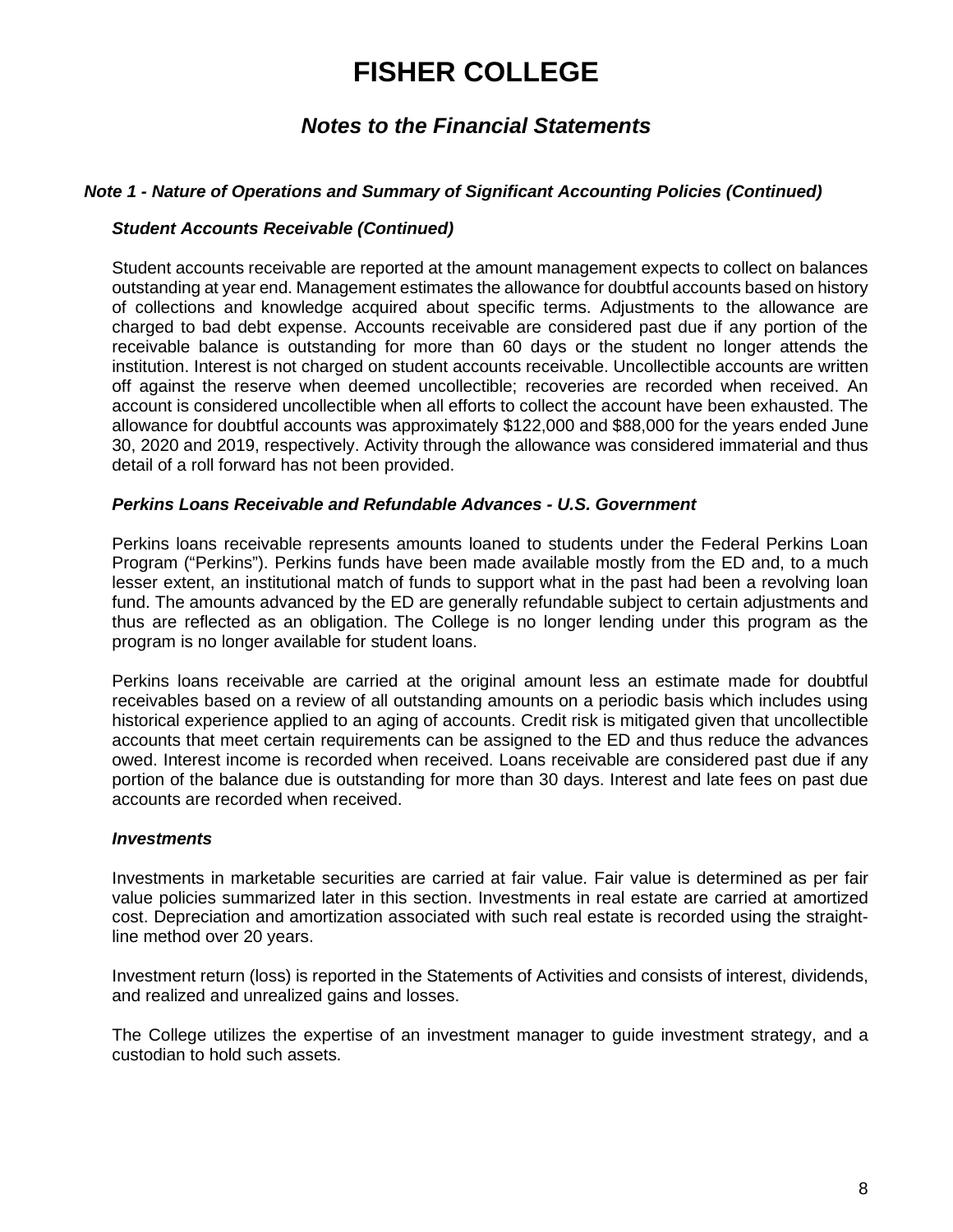## *Notes to the Financial Statements*

### *Note 1 - Nature of Operations and Summary of Significant Accounting Policies (Continued)*

#### *Fair Value Measurements*

The College reports certain assets and liabilities at fair value on a recurring and non-recurring basis depending on the underlying accounting policy for the particular item. Fair value is defined as the price that would be received to sell an asset or paid to transfer a liability in an orderly transaction between market participants at the measurement date. Recurring fair value measures include the College's investments in marketable securities. These standards require an entity to maximize the use of observable inputs (such as quoted prices in active markets) and minimize the use of unobservable inputs (such as appraisals or valuation techniques) to determine fair value. The standards also allow for the use of the net asset value per share as a practical expedient of fair value when quoted prices are not available. Fair value standards also require the College to classify financial instruments (but for those measured using NAV) into a three-level hierarchy, based on the priority of inputs to the valuation technique as follows:

Level 1 - Quoted prices are available in active markets for identical instruments as of the reporting date. Instruments which are generally included in this category include listed equity and debt securities publicly traded on a stock exchange.

Level 2 - Pricing inputs are other than quoted prices in active markets, which are either directly or indirectly observable as of the reporting date, and fair value is determined through the use of models or other valuation methodologies

Level 3 - Pricing inputs are unobservable for the instrument and include situations where there is little, if any, market activity for the instrument. The inputs into the determination of fair value require significant management judgment or estimation.

In some instances, the inputs used to measure fair value may fall into different levels of the fair value hierarchy. In such instances, an instrument's level within the fair value hierarchy is based on the lowest level of input that is significant to the fair value measurement.

Market price is affected by a number of factors, including the type of instrument and the characteristics specific to the instrument, as well as the effects of market, interest and credit risk. Instruments with readily available active quoted prices or for which fair value can be measured from actively quoted prices generally will have a higher degree of market price observability and a lesser degree of judgment used in measuring fair value. It is reasonably possible that changes in values of these instruments will occur in the near term and that such changes could materially affect amounts reported in these financial statements.

#### *Investment in Plant*

Investment in plant is recorded at cost when the estimated useful life is over one year at the date of acquisition and when such amounts exceed a management established capitalization threshold. In the case of donated assets, such amounts are recorded at fair value at the date of gift using Level 3 inputs. Additions, renewals, and betterments are capitalized unless it is a relatively minor amount. Expenditures for repairs and maintenance are charged to expense as incurred. Property, plant and equipment are depreciated using the straight-line method over their respective estimated useful lives which range from 5 to 20 years.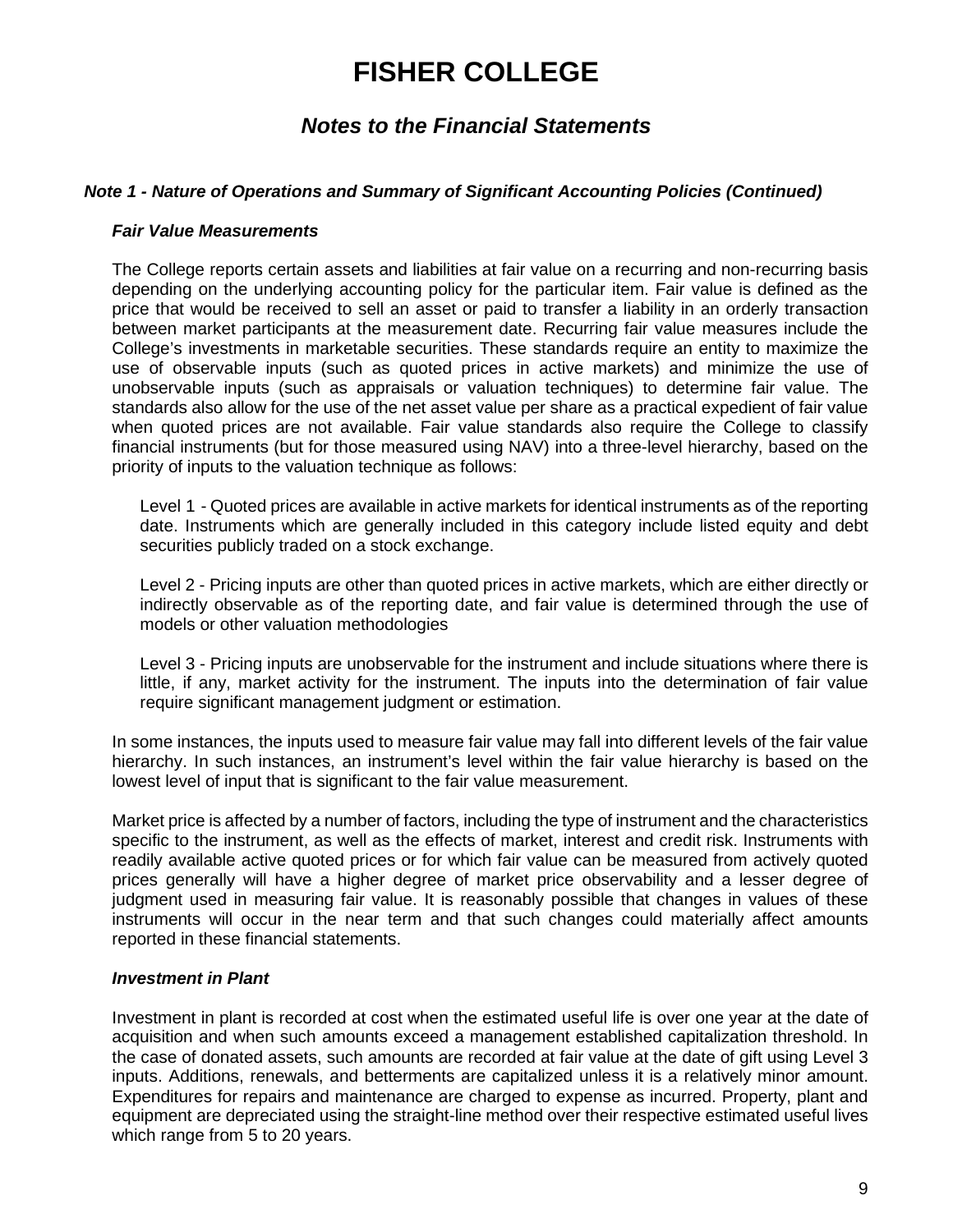# *Notes to the Financial Statements*

### *Note 1 - Nature of Operations and Summary of Significant Accounting Policies (Continued)*

#### *Student Deposits and Deferred Revenue*

Student deposits represent reservation deposits and other advance payments by students on account. Deferred revenue represents the amount of unearned related services that are in progress as of year-end related to net tuition, fees, and auxiliary enterprises, such as room and board. Such amounts are reflected as revenue ratably over time with such amounts generally being recognized on a current basis given the nature and duration of the underlying services being provided.

Substantially all amounts included in deferred revenue at the opening of each period were recognized as revenues during the following fiscal period with very limited amounts not being earned associated with student withdrawal rights that management did not consider material. Contract liabilities represent the amount of the remaining performance obligation which is time driven given the academic calendar that underlies the earnings process for tuition, fees, and auxiliary revenue. Contract liabilities are presented in the Statements of Financial Position as student deposits and deferred revenue, if applicable, and are recognized as income in the period in which the obligation takes place. There were no significant changes to deferred revenue amounts on a quantitative or qualitative basis. Certain enrollment deposits are returned to students who ultimately do not enroll.

#### *Refundable Advances - U.S. Government*

Refundable Advances - U.S. Government represent federal amounts received by the College that are used in the Perkins Loan Program. This balance is subject to certain adjustments under the terms of the program. The difference between the cash plus the net Perkins loans receivable less the liability for refundable advances represents the College's investments in the program. This amount is part of net assets without donor restrictions.

#### *Bonds Payable*

Bonds payable are presented along with issuance premiums and issuance costs. Such amounts are amortized over the term of the related arrangement on a straight-line basis.

#### *Physical Asset Retirement Obligations*

The College records physical asset retirement obligations when incurred if their fair values can be reasonably estimated. The College's most significant physical asset retirement obligation relates to asbestos remediation, consisting primarily of encapsulated asbestos that the College might remediate if it performed major renovations of such buildings. This conditional obligation has indeterminate settlement dates. As a result, the College is unable to develop a reasonable estimate of fair values. The College will continue to assess its ability to estimate fair values at each future reporting date. Should sufficient additional information become available, the College will recognize a liability.

#### *Revenue Recognition and Operations*

Revenues are reported as increases in net assets without donor restrictions unless use of the related asset is limited by donor-imposed restrictions. The College derives revenues primarily through tuition, fees, and auxiliary services, all of which are under arrangements that are aligned to an academic semester, which is less than one year in length.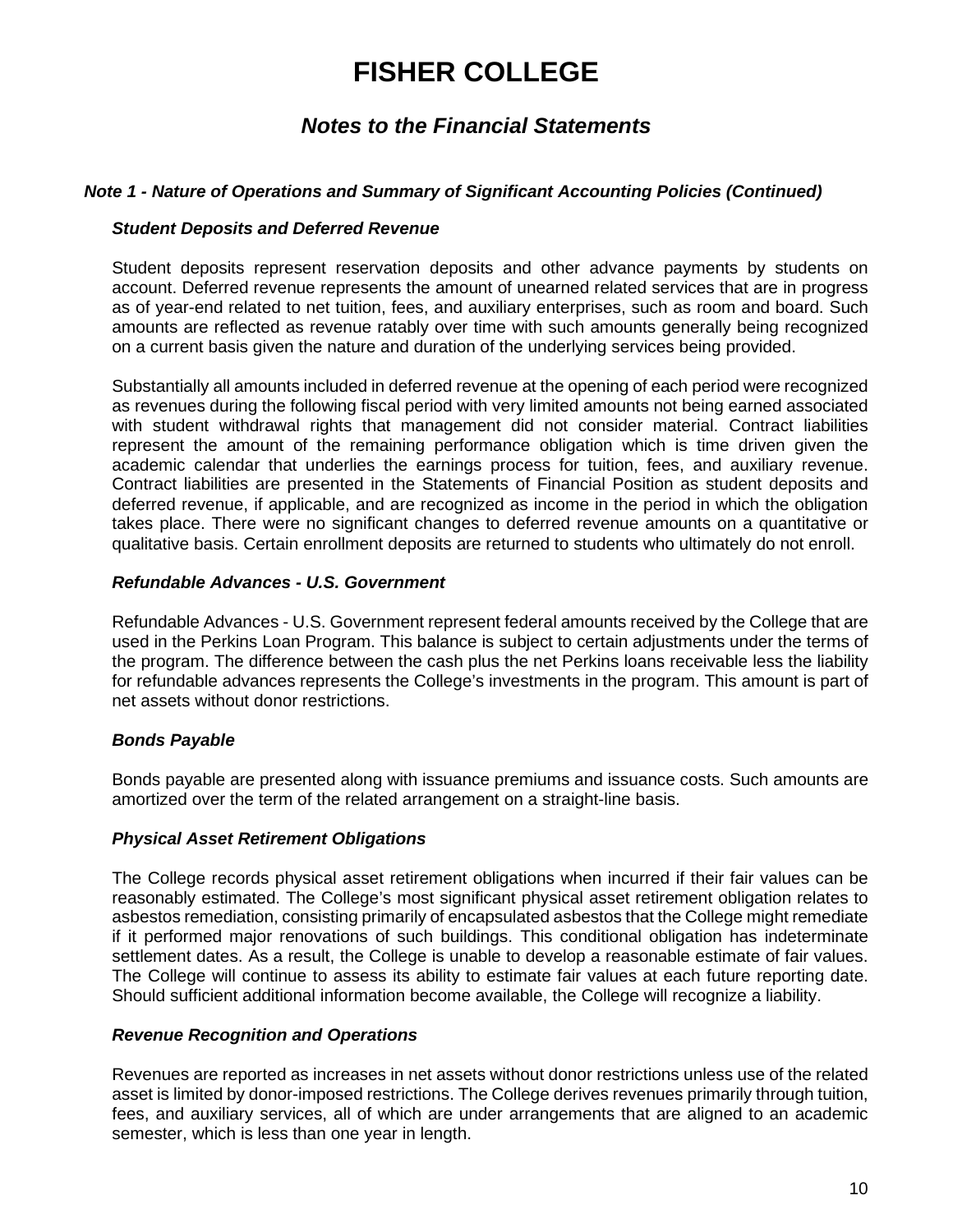## *Notes to the Financial Statements*

### *Note 1 - Nature of Operations and Summary of Significant Accounting Policies (Continued)*

#### *Revenue Recognition and Operations (Continued)*

Tuition, fees, and auxiliary enterprises revenue are recorded at established rates, net of institutional awards provided directly to students. Net transaction price is fixed and determinable. Such net amounts are recorded as revenue when performance obligations are satisfied which is generally over time as services are rendered whether relating to educational services or auxiliary services such as room and board. Management believes that recognizing revenue over time is the best measure of services rendered based on its academic calendar and has not made any changes in the timing of satisfaction of its performance obligations or amounts allocated to those obligations. Discounts provided to employees are considered part of fringe benefits within operating expenses and likewise are recorded over time. Management does not consider there to be significant judgment involved in the timing of satisfaction of performance obligations as those are directly linked to the academic calendar of the related academic or auxiliary activity.

Students may withdraw from programs of study within certain time limits under the College's withdrawal policies by semester. These policies vary by program but allow for up to a 100% refund near the start of classes declining to no refund shortly after the start of classes. Given the normal timing of the College's programs, the exposure to such is limited at year end.

Payments made by third parties such as ED relative to loans and grants to students are a mechanism to facilitate payment on behalf of students, and accordingly, such funding does not represent revenue of the College.

Expenses are reported as decreases in net assets without donor restrictions. Realized and unrealized gains and losses on investments and other assets and liabilities are reported as increases or decreases in net assets without donor restrictions unless their use is restricted by explicit donor stipulation or by law. Expirations of donor-imposed restrictions on net assets, such as the donorstipulated purpose has been fulfilled and/or the stipulated time period has elapsed, are reported as "net assets released from restriction" between the classes of net assets.

The Statements of Activities report the changes in net assets without donor restrictions from operating and nonoperating activities. Operating revenues consist of those items attributable to the College's academic programs and auxiliary enterprises. This includes investment return appropriated for operations under the spending policy adopted by the Board. All other amounts are considered nonoperating.

Contributions, including unconditional promises to give, are initially recorded as revenue at fair value when verifiably committed. Unconditional promises to give, that will be paid by the donor's estate, are recorded when verifiably committed and are discounted using the remaining life expectancy of the donor. Fair value is determined at the original date of record as described in this section using Level 2 fair value inputs.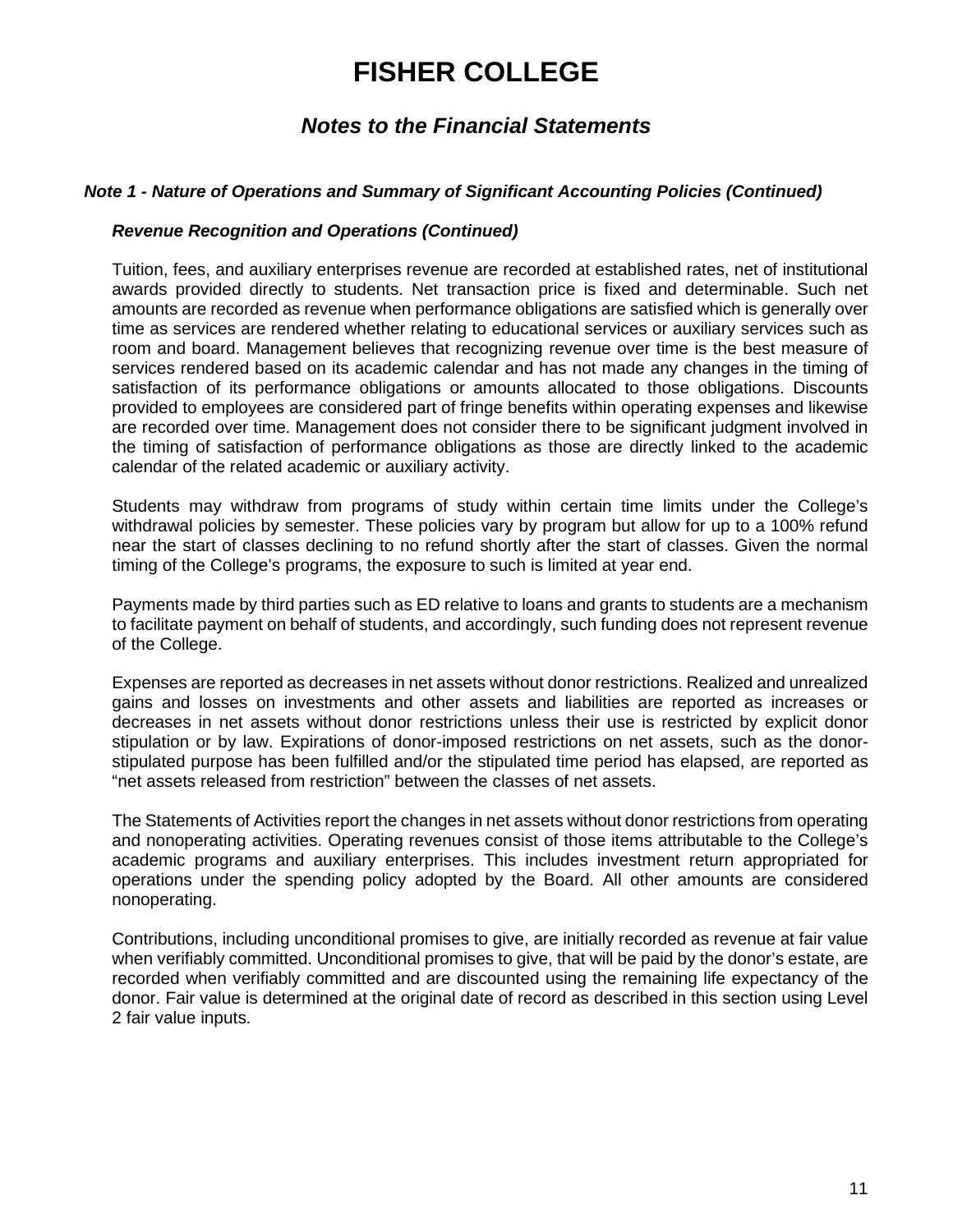# *Notes to the Financial Statements*

### *Note 1 - Nature of Operations and Summary of Significant Accounting Policies (Continued)*

#### *Revenue Recognition and Operations (Continued)*

Conditional contributions and intentions to give are recorded as revenue when the conditions have been met. Pledge intentions are not recorded as revenue or as assets. Contributions are reflected in net assets without donor restrictions or in net assets with donor restrictions based on the existence or absence of donor restrictions. Amounts received with donor-imposed restrictions that are recorded as revenues in net assets with donor restrictions are reclassified to net assets without donor restrictions when the time or purpose restriction has been satisfied. The College had no conditional contributions at June 30, 2020 and 2019.

The College reports gifts of property, plant, and equipment as revenues without donor restrictions unless explicit donor stipulations specify how the donated assets must be used. Gifts of long-lived assets with explicit restrictions that specify how the assets are to be used and gifts of cash or other assets that must be used to acquire long-lived assets are reported as revenue with donor restrictions. The College reports expirations of donor restrictions when the donated or acquired long-lived assets are placed in service.

#### *Advertising*

The College recognizes advertising expenses when incurred.

#### *Uncertain Tax Positions*

The College accounts for the effect of any uncertain tax positions based on a "more likely than not" ("MLTN") threshold to the recognition of the tax positions being sustained based on the technical merits of the position under scrutiny by the applicable taxing authority. If a tax position or positions are deemed to result in uncertainties of those positions, the unrecognized tax benefit is estimated based on a "cumulative probability assessment" that aggregates the estimated tax liability for all uncertain tax positions. The College has identified its tax status as a tax-exempt entity and its determinations of which income items are related or unrelated as its only significant tax positions; however, the College has determined that such tax positions do not result in an uncertainty requiring recognition. The College is not currently under examination by any taxing jurisdictions and considers further tax disclosures as not significant. The College's federal and state tax returns are generally open for examination for three years following the date filed.

#### *Functional Allocation of Expenses*

The costs of providing the various programs and activities and supporting services have been summarized on a functional basis in the Statements of Activities. The Statements of Functional Expenses present the natural classification detail of expenses by function. Accordingly, certain costs have been allocated among the programs and supporting services benefited. Depreciation of plant assets and operation and maintenance of plant expenses have been allocated to functional classifications based on square footage of facilities. Interest expense is allocated to functional classifications that benefited from the use of the proceeds of the debt.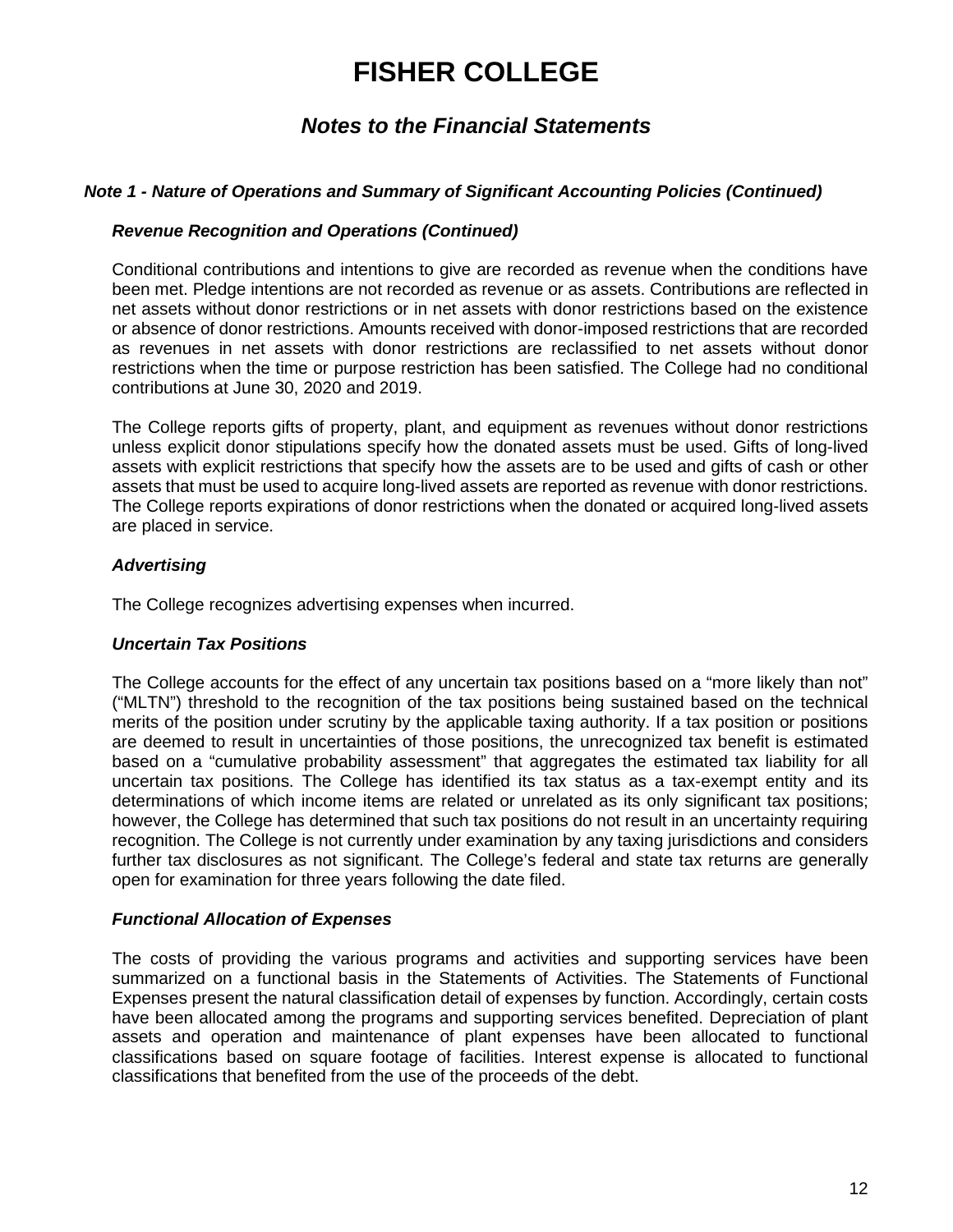## *Notes to the Financial Statements*

### *Note 1 - Nature of Operations and Summary of Significant Accounting Policies (Continued)*

#### *Use of Estimates*

The preparation of financial statements in conformity with U.S. Generally Accepted Accounting Principles requires management to make estimates and assumptions about future events. These estimates and assumptions affect the reported amounts of assets and liabilities and disclosure of contingent assets and liabilities at the date of the financial statements, as well as reported amounts of revenues and expenses during the reporting period. Management evaluates the estimates and assumptions on an ongoing basis using historical experience and other factors that management believes to be reasonable under the circumstances. Adjustments to estimates and assumptions are made as facts and circumstances require. As future events and their effects cannot be determined with certainty, actual results may differ from the estimates used in preparing the accompanying financial statements. Significant estimates and assumptions are required as part of determining the value of accounts receivables, promises to give, and estimating depreciation.

#### *Adoption of Accounting Pronouncements*

The College adopted ASU 2016-18, *Restricted Cash (Topic 230)*. The purpose of this pronouncement is to provide guidance on the classification of restricted cash in the statement of cash flows. The provisions of ASU 2016-18 were applied on a retrospective basis as of July 1, 2018 and did not necessitate an adjustment to net assets in the prior period.

#### *New Accounting Pronouncements*

FASB issued ASU 2016-02, *Leases*, which is effective for periods beginning after December 15, 2021. The purpose of this pronouncement will require lessees to recognize on their statement of financial position the rights and obligations resulting from leases categorized as operating leases as assets and liabilities. It provides for an election on leases with terms of less than twelve months to be excluded.

FASB issued ASU 2018-13 *Fair Value Measurement: Disclosure Framework – Changes to the Disclosure Requirements for Fair Value Measurement*, which is effective for periods beginning after December 15, 2019. Implementation of this standard will add, modify, or eliminate certain fair value instrument disclosures.

FASB issued ASU 2019-03, *Updating the Definition of Collections,* which is effective for periods beginning after December 15, 2019. Implementation of this standard will expand the definition of collections to allow the sale of collections to be used for the direct care of existing collections.

Management is in the process of evaluating these pronouncements and has not yet determined their impact on the financial statements.

#### *Reclassifications*

Certain amounts in the 2019 financial statements have been reclassified to conform to the 2020 presentation.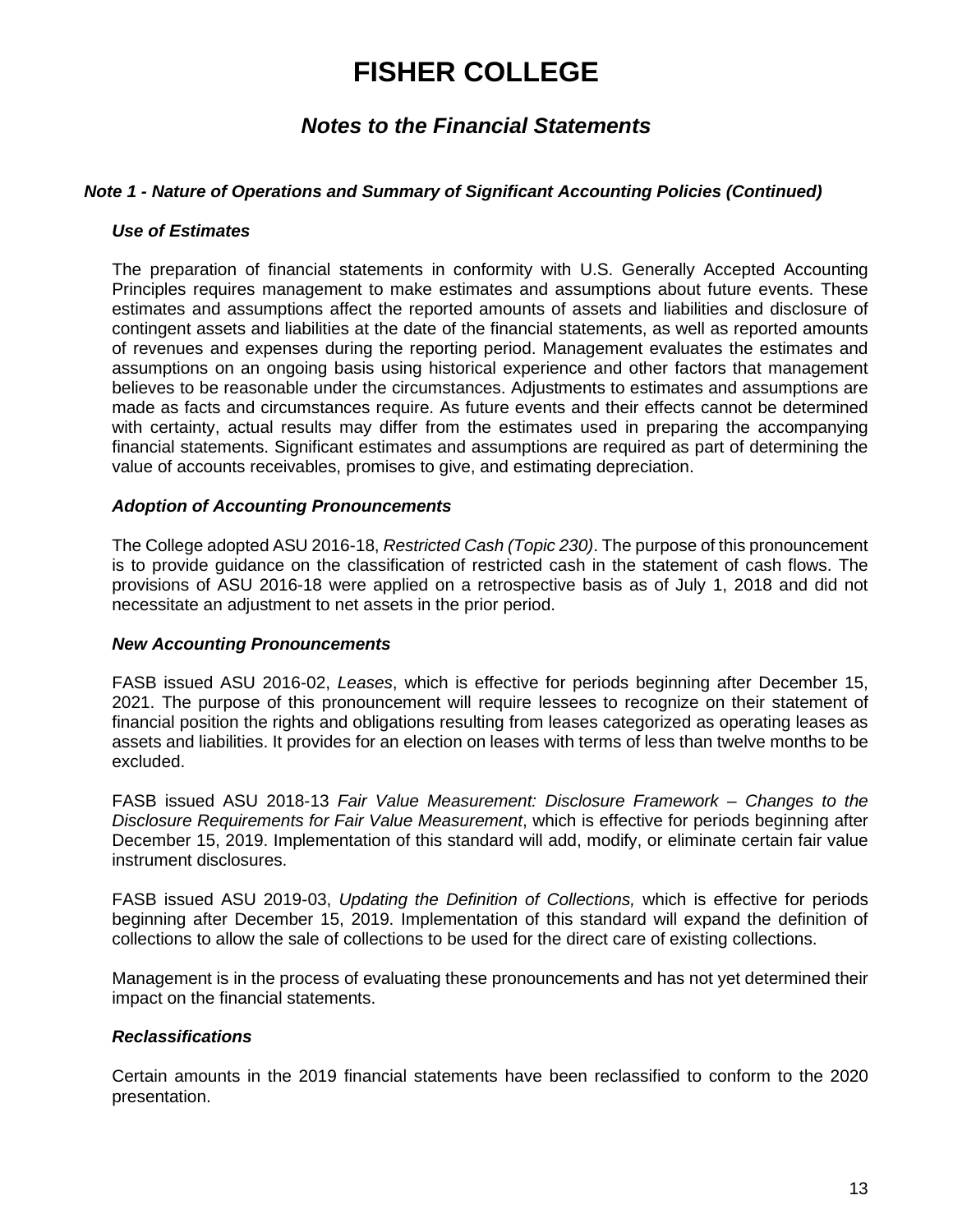## *Notes to the Financial Statements*

#### *Note 2 - Liquidity and Availability*

The College regularly monitors liquidity to meet its operating needs and other contractual commitments while also striving to maximize the investment of its available funds. The College has various sources of liquidity at its disposal, including cash and equivalents, marketable debt and equity securities, and a line of credit.

For purposes of analyzing resources available to meet general expenditures over a 12-month period, the College considers all expenditures related to its ongoing activities of education and related services, as well as the conduct of services undertaken to support those activities, to be general expenditures. Student loans receivable are not included in the analysis as principal and interest on these loans are not available to meet current operating needs.

In addition to the financial assets available to meet general expenditures over the next 12 months, the College seeks to operate with a budget surplus and anticipates collecting revenue in excess of its general expenditures. Refer to the Statements of Cash Flows which identify the sources and uses of the College's cash, and show positive cash generated by operations for the years ended June 30, 2020 and 2019.

As of June 30, 2020 and 2019, the following tables show the total liquid financial assets held by the College and the amounts of those financial assets available within one year of the balance sheet date to meet general expenditures:

|                                                         |    | 2020       | 2019                   |
|---------------------------------------------------------|----|------------|------------------------|
| Liquid financial assets at year end:                    |    |            |                        |
| Cash and equivalents                                    | \$ | 3,084,932  | \$<br>1,943,085        |
| Student accounts receivable, net                        |    | 256,239    | 131,462                |
| Pledges receivable                                      |    | 20,000     | 30,000                 |
| Investments convertible to cash in the next 12 months   |    | 34,389,661 | 33,161,490             |
| Total Financial Assets at Year End                      | S. | 37,750,832 | \$ 35.266.037          |
| Financial assets available to meet general expenditures |    |            |                        |
| over the next 12 months:                                |    |            |                        |
| Cash and equivalents                                    | \$ | 3,084,932  | \$<br>1,943,085        |
| Student accounts receivable, net                        |    | 256,239    | 131,462                |
| Pledges receivable in one year or less                  |    | 10,000     | 10,000                 |
| Endowment spending rate distribution and appropriations |    | 2,022,000  | 2,049,000              |
| Total Financial Assets Available to Meet General        |    |            |                        |
| <b>Expenditures Over the Next 12 Months</b>             | \$ | 5,373,171  | \$<br><u>4.133.547</u> |

While investments are considered to be functioning as endowment by the Board, such amounts are readily available upon Board vote and not subject to donor restriction if such funds are needed by the College. Thus, the College has over \$32,000,000 of liquidity if required, in addition to the above, at June 30, 2020. In addition, the College has a line of credit in the amount of \$1,500,000 to meet general expenditures, as needed for the year ended June 30, 2020.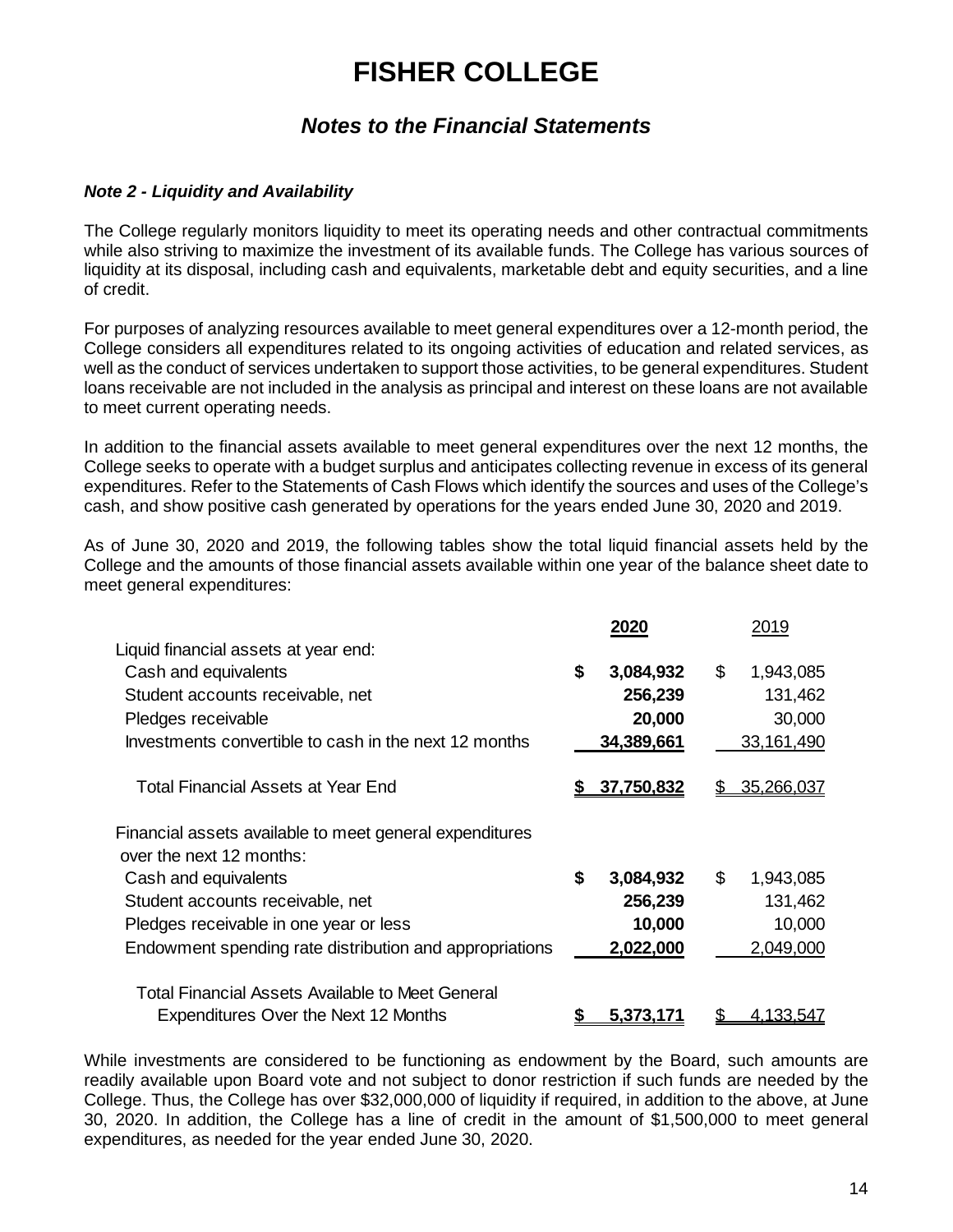# *Notes to the Financial Statements*

## *Note 3 - Perkins Loans Receivable*

Perkins loans receivable consisted of the following at June 30,:

|                                                                   | 2020          | 2019          |
|-------------------------------------------------------------------|---------------|---------------|
| Current                                                           | 318,638<br>\$ | \$ 389,619    |
| 0-270 days past due                                               | 48,046        | 62,809        |
| Greater than 270 days past due                                    | 308,985       | 315,485       |
| Total                                                             | 675,669       | 767,913       |
| Less: Allowance for uncollectible accounts                        | (194,089)     | (189, 256)    |
| Net Perkins Loans Receivable                                      | 481,580<br>S. | 578.657       |
| Allowances for uncollectible accounts are as follows at June 30,: |               |               |
|                                                                   | 2020          | 2019          |
| Beginning balance                                                 | 189,256<br>S  | 173,920<br>\$ |
| Provision                                                         | 4,833         | 15,336        |
| <b>Ending Balance</b>                                             | 194,089       | 89.256        |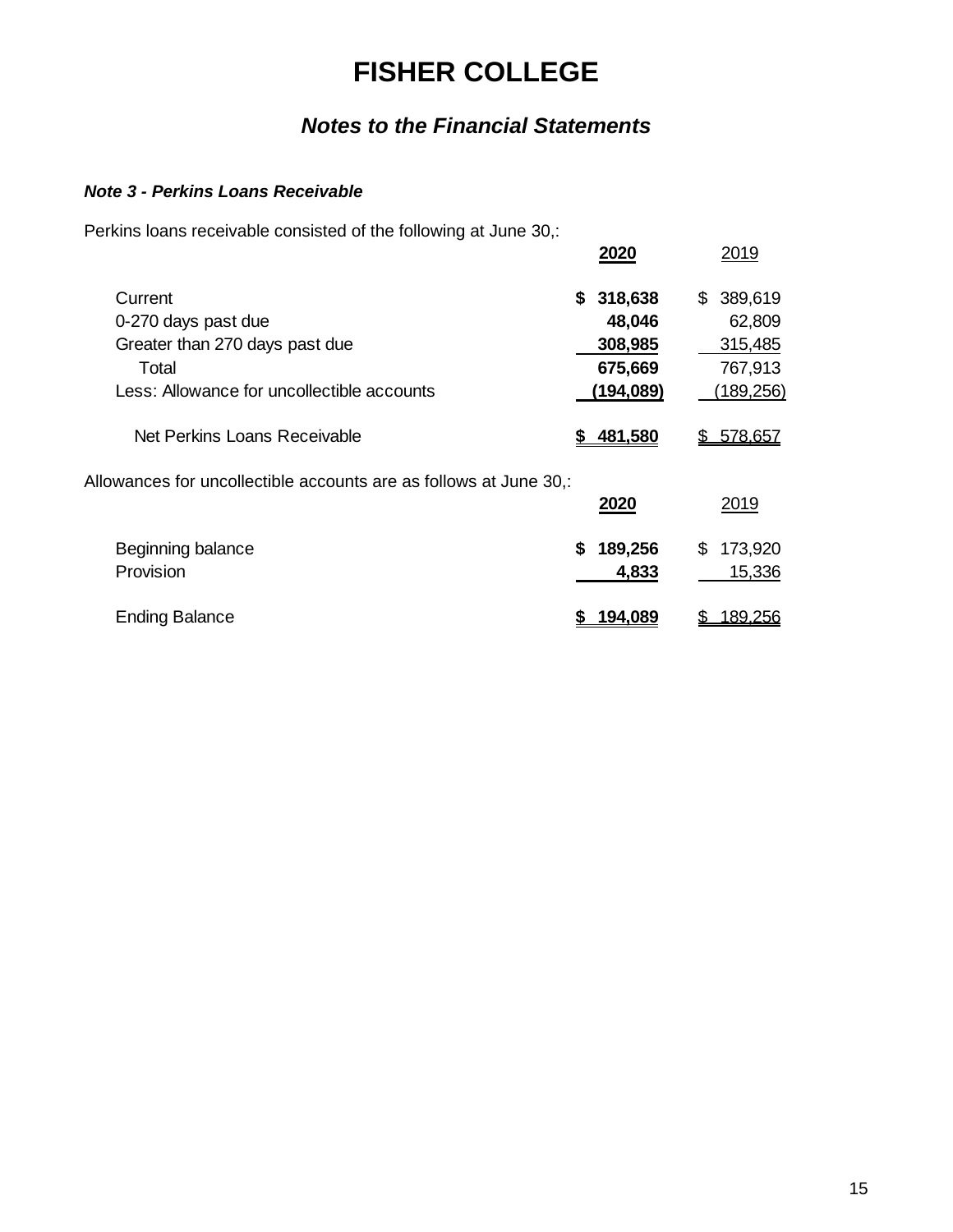## *Notes to the Financial Statements*

### *Note 4 - Investments and Fair Value*

Investments were as follows at June 30,:

|                                           | 2020         | 2019                |
|-------------------------------------------|--------------|---------------------|
| Investments at fair market value:         |              |                     |
| Long-term investments:                    |              |                     |
| Cash equivalents                          | \$3,664,133  | \$2,867,355         |
| Equities:                                 |              |                     |
| U.S. large cap                            | 24,997,383   | 23,356,794          |
| U.S. mid-cap                              | 889,100      | 971,300             |
| U.S. small-cap                            | 532,662      | 610,584             |
| International securities                  | 4,306,383    | 5,355,457           |
|                                           | \$34,389,661 | \$33,161,490        |
| Investments at amortized cost:            |              |                     |
| Real estate (residential rental property) | 7,071,250    | 7,055,616           |
| Less: accumulated depreciation            | (5,353,939)  | (5,283,559)         |
| <b>Investments</b>                        | 1,717,311    | 1,772,057           |
|                                           | \$36,106,972 | <u>\$34.933.547</u> |

Included in the College's equities are both publicly traded stocks and mutual funds. All of the College's investments at fair market value are considered Level 1 fair values as of June 30, 2020 and 2019 and accordingly such amounts have daily liquidity. The College does not have unfunded capital commitments.

Investment in real estate is at amortized cost which management believes is substantially below the fair value of these properties. Other real estate in the same area as the College's has appreciated substantially in recent years. Using recent sales of similar buildings in its neighborhood, the College has estimated the market value of its real estate investment to be in excess of \$24,000,000 at June 30, 2020 and 2019.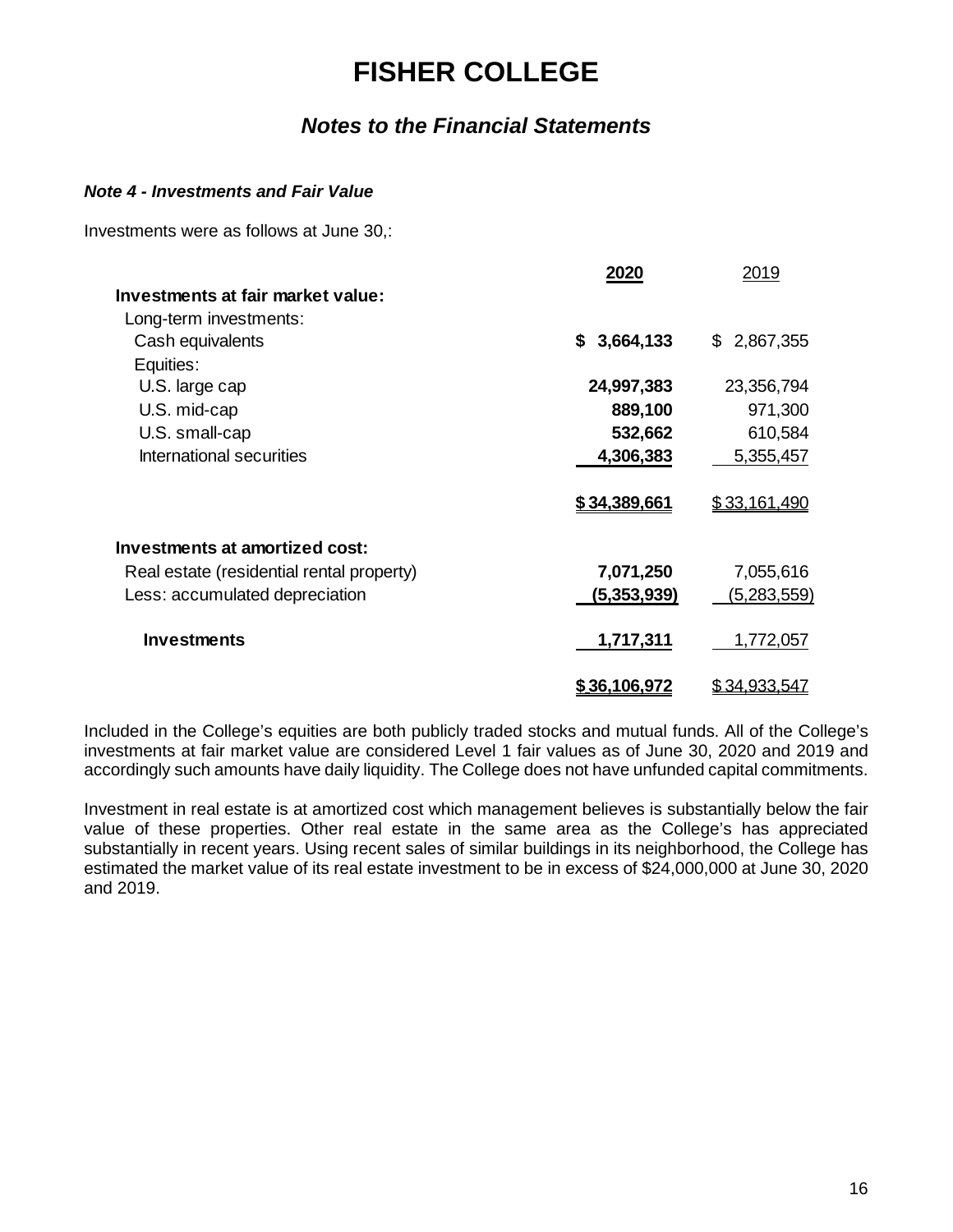# *Notes to the Financial Statements*

### *Note 4 - Investments and Fair Value - Continued*

Investment return was as follows for the years ended June 30,:

|                                                                                                                       | 2020                                    | 2019                                    |
|-----------------------------------------------------------------------------------------------------------------------|-----------------------------------------|-----------------------------------------|
| Investment return from real estate assets<br>Investment return from non-real estate assets<br>Total investment return | 562,484<br>\$<br>1,183,799<br>1,746,283 | \$<br>379,899<br>2,126,964<br>2,506,863 |
| Less: investment return appropriated for operations                                                                   | (2,049,000)                             | (1,936,000)                             |
| Investment return, net of amounts<br>appropriated for operations                                                      | (302.71                                 | 0.863                                   |

Depreciation expense related to investments in real estate was approximately \$73,000 and \$233,500 for the years ended June 30, 2020 and 2019, respectively.

#### *Note 5 - Investment in Plant*

Investment in plant consisted of the following at June 30,:

|                                | <b>Estimated</b><br><b>Useful Life</b> | 2020           | 2019            |
|--------------------------------|----------------------------------------|----------------|-----------------|
| Land                           |                                        | 4,416,015<br>S | 4,416,015<br>\$ |
| Art                            |                                        | 18,000         | 18,000          |
| Buildings and improvements     | 20 years                               | 21,660,447     | 21,412,224      |
| Furniture and equipment        | 5 years                                | 2,609,519      | 2,820,480       |
| Library books                  | 10 years                               | 184,262        | 181,985         |
| Automobiles                    | 5 years                                | 110,191        | 142,852         |
|                                |                                        | 28,998,434     | 28,991,556      |
| Less: Accumulated depreciation |                                        | (12,743,218)   | (11, 799, 105)  |
| Investment in Plant            |                                        | \$16,255,216   | 192.451         |

See Note 4 for depreciation expense on assets included in investment in real estate. The College made disposals of \$567,361 and \$1,571,117 during the years ended June 30, 2020 and 2019, respectively.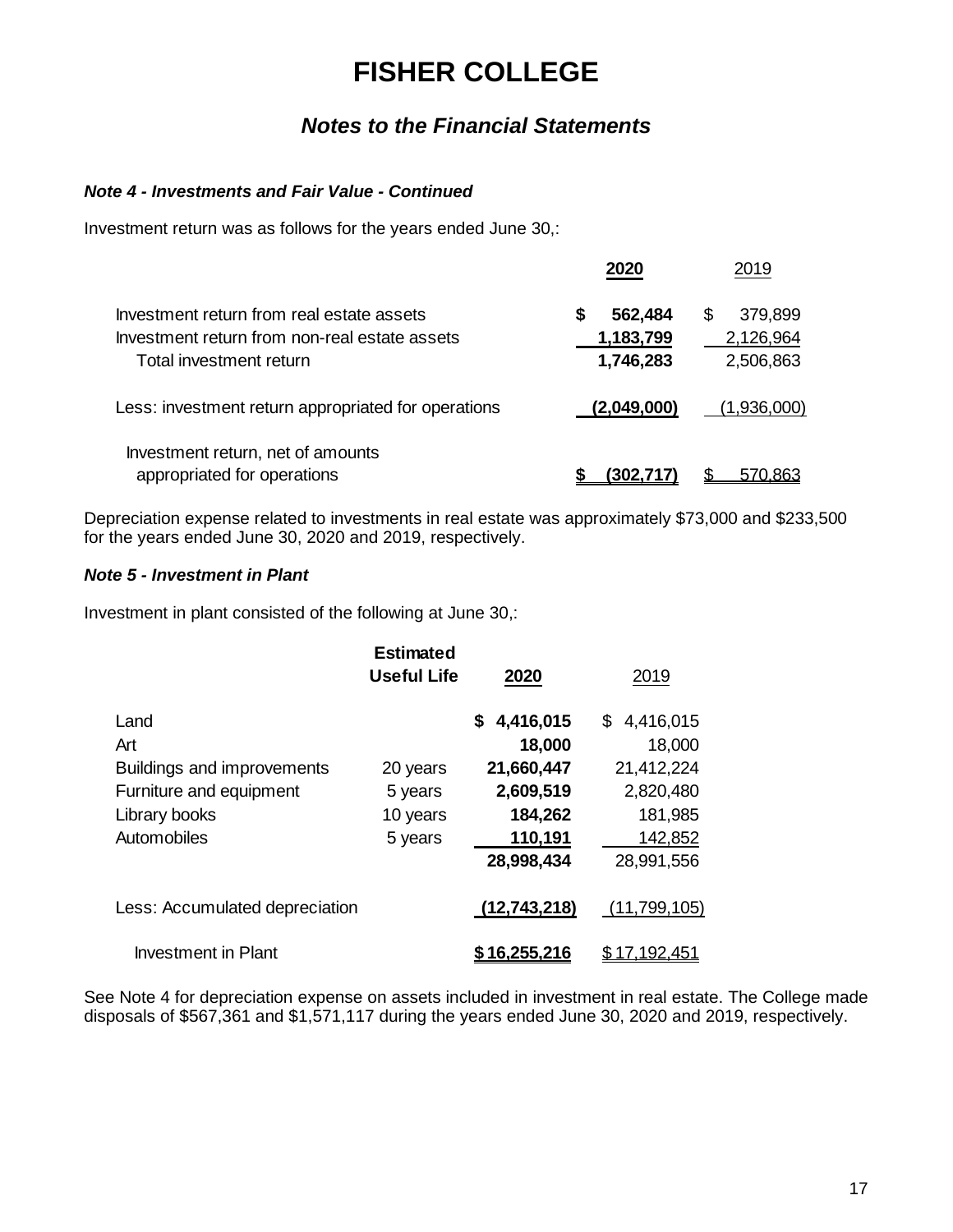## *Notes to the Financial Statements*

#### *Note 5 - Investment in Plant (Continued)*

Depreciation are comprised of the following components for the years ended June 30,:

|                                               | 2020                  | 2019                   |
|-----------------------------------------------|-----------------------|------------------------|
| Investment in plant<br>Real estate investment | \$1,511,474<br>73,000 | \$1,376,205<br>233,386 |
|                                               | 1,584,474             | <u>1.609.591</u>       |

#### *Note 6 - Capital Lease Obligations*

In fiscal year 2019, the College entered into two capital leases for lighting upgrade equipment and computers. The College has the option to purchase the equipment for a nominal cost at the termination of the lease. Assets included in property, plant and equipment under the capital leases totaled \$348,067 At June 30, 2020 and 2019, the net book value of the assets was \$234,633 and \$304,246, respectively.

The first lease, in the amount of \$125,227, is for 48 months bearing annual interest of 5.43%. The second lease, in the amount of \$125,840, is for 60 months and is non-interest bearing.

Future scheduled lease payments are as follows:

| 2021                        | \$<br>60,207 |
|-----------------------------|--------------|
| 2022                        | 60,207       |
| 2023                        | 32,274       |
| <b>Total Lease Payments</b> | 152,688      |
| Less: Interest              | (4, 915)     |
| Total                       |              |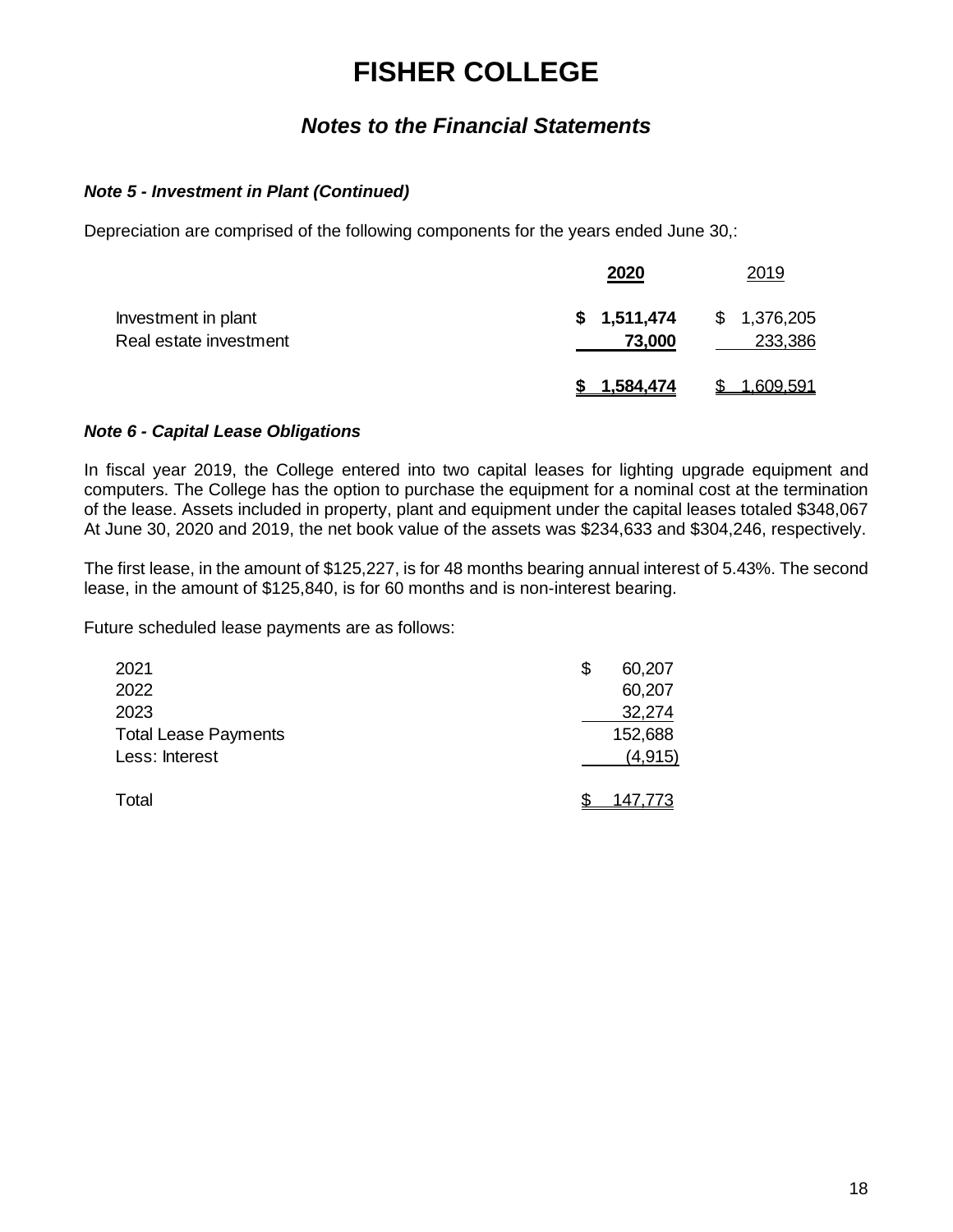# *Notes to the Financial Statements*

## *Note 7 – Bonds and Notes Payable*

Bonds payable were as follows at June 30,:

|                                                                                                                                                                                                                                                                                                                                                                  | 2020                                                                   | 2019                 |
|------------------------------------------------------------------------------------------------------------------------------------------------------------------------------------------------------------------------------------------------------------------------------------------------------------------------------------------------------------------|------------------------------------------------------------------------|----------------------|
| Massachusetts Development Finance Agency<br>("MDFA"), Fisher College Issue, Series 2017.<br>Principal due in annual installments commencing<br>in 2018 through 2037. Interest payable<br>semi-annually at a fixed rate of 5%. The loan and<br>trust agreement includes a pledge of revenue<br>of the College as well as other administrative<br>covenants.       | 5,575,000<br>S                                                         | 5,785,000<br>\$      |
| Massachusetts Development Finance Agency<br>("MDFA"), Revenue Bonds, Fisher College Issue,<br>Series B (2010). Loan principal due in monthly<br>installments commencing in 2010 through 2020.<br>Interest payable monthly at a fixed rate of 2.55%.<br>The loan and security agreement includes a pledge<br>of revenues of the College and is subject to certain |                                                                        |                      |
| administrative and financial covenants.                                                                                                                                                                                                                                                                                                                          | 116,379<br>5,691,379                                                   | 459,034<br>6,244,034 |
| Unamortized issue premium                                                                                                                                                                                                                                                                                                                                        | 718,233                                                                | 759,301              |
| Unamortized bond issuance costs                                                                                                                                                                                                                                                                                                                                  | (202, 681)                                                             | (224, 607)           |
| Paycheck Protection Program Ioan                                                                                                                                                                                                                                                                                                                                 | 2,442,522                                                              |                      |
| <b>Total Bonds and Notes Payable</b>                                                                                                                                                                                                                                                                                                                             | 8,649,453                                                              | 6,778,728            |
| Maturities of bonds payable are as follows:                                                                                                                                                                                                                                                                                                                      |                                                                        |                      |
| 2021<br>2022<br>2023<br>2024<br>2025<br>Thereafter                                                                                                                                                                                                                                                                                                               | \$<br>331,379<br>230,000<br>240,000<br>245,000<br>260,000<br>4,385,000 |                      |
|                                                                                                                                                                                                                                                                                                                                                                  | 5,691,379<br>æ.                                                        |                      |

The College's bonds contain certain covenants, which the College is in compliance with, as of June 30, 2020 and 2019.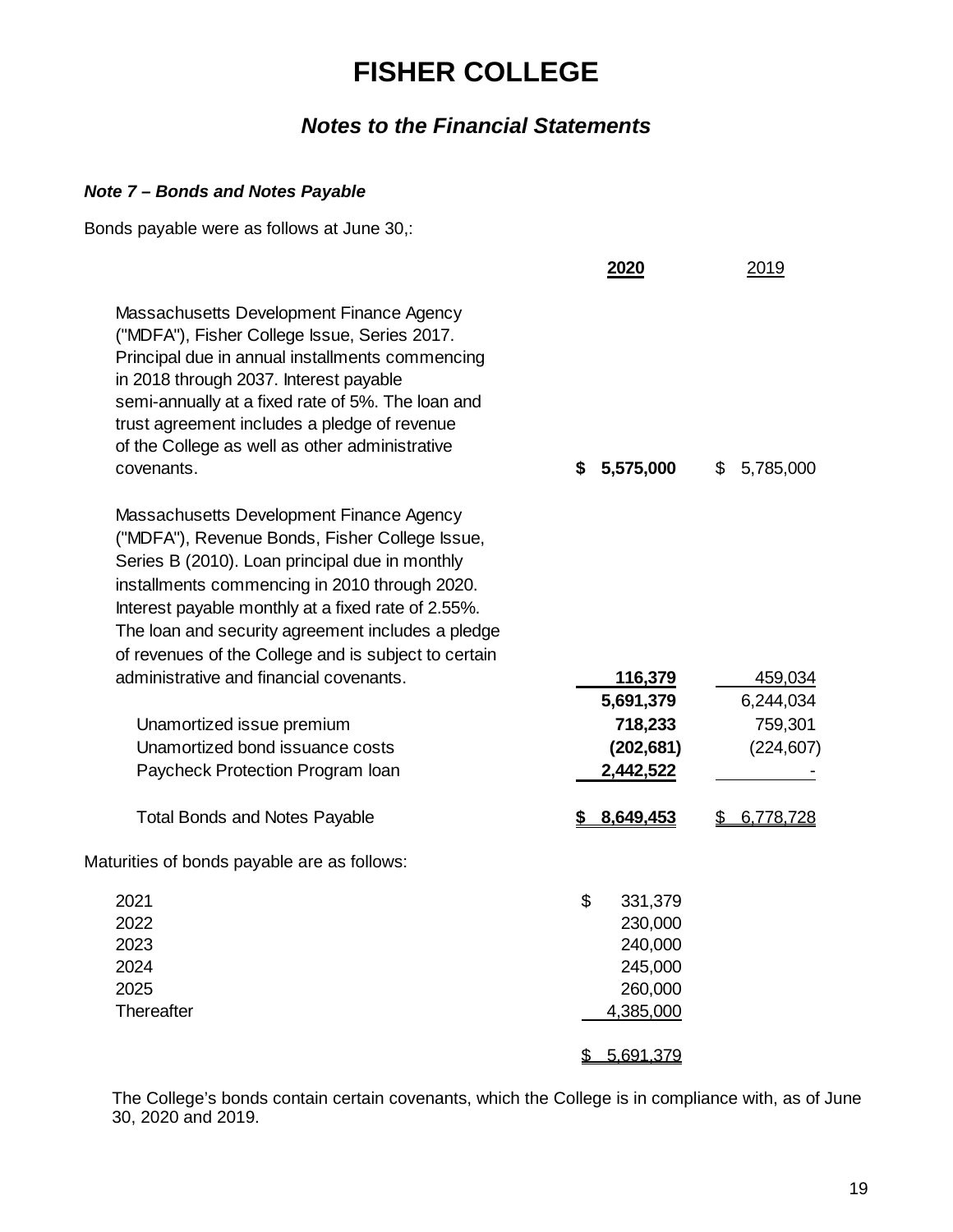## *Notes to the Financial Statements*

#### *Note 7 – Bonds and Notes Payable (Continued)*

Amortization of bond premium and bond issuance costs are included with interest expense. Interest expense was \$280,570 and \$298,365 for the years ended June 30, 2020 and 2019, respectively. Cash paid for interest was \$303,069 and \$320,650 for the years ended June 30, 2020 and 2019, respectively.

#### *Notes Payable - Paycheck Protection Program Loan*

In April 2020, the College received a Payroll Protection Program (PPP) loan under the Coronavirus Aid, Relief, and Economic Security Act (CARES Act) in the amount of \$2,442,522. The loan will be forgiven based upon the College using the proceeds on eligible expenses over a twenty-four-week period from the time that the loan was obtained. Eligible expenses include payroll and related benefits, utilities, and rent/mortgage interest. It is the intent of management to use the proceeds from the loan in accordance with the provisions of the CARES Act and thus it is anticipated the loan will be forgiven.

Should any portion of the loan not be forgiven, it will become a two-year term loan with an interest rate of 1% per year. The principal and interest on any unforgiven portion of the loan will be deferred until the earlier of the date in which the amount of loan forgiveness is remitted by the Small Business Administration to the lender or ten months after the covered period concludes. Management intends to reduce the debt in full and reflect that reduction as other non-operating revenue when all or a portion of the loan is forgiven.

Maturities of the PPP loan subsequent to June 30, 2020 if no portion of the debt is forgiven for the years ending June 30:

| 2021 | \$1,119,489 |
|------|-------------|
| 2022 | 1,221,261   |
| 2023 | 101,772     |
|      | .442.522    |

#### *Note 8 - Line of Credit*

The College has an uncollateralized demand line of credit from its main operating bank in the amount of \$1,500,000 for general purposes expiring June 30, 2020. No amounts were outstanding against this line at June 30, 2020. The line of credit was renewed before year end and expires on June 30, 2021.

#### *Note 9 - Endowment and Net Asset Matters*

#### *Endowment*

The College's endowment consists of investments in marketable equity securities, stock mutual funds, money market mutual funds, and real estate consisting of residential rental property. Its endowment, with the exception of \$30,000 of funds with donor restrictions, is without restriction but does function as endowment. Net assets associated with endowment funds, including funds designated by the Board to function as endowments, are classified and reported based on the existence or absence of donor-imposed restrictions.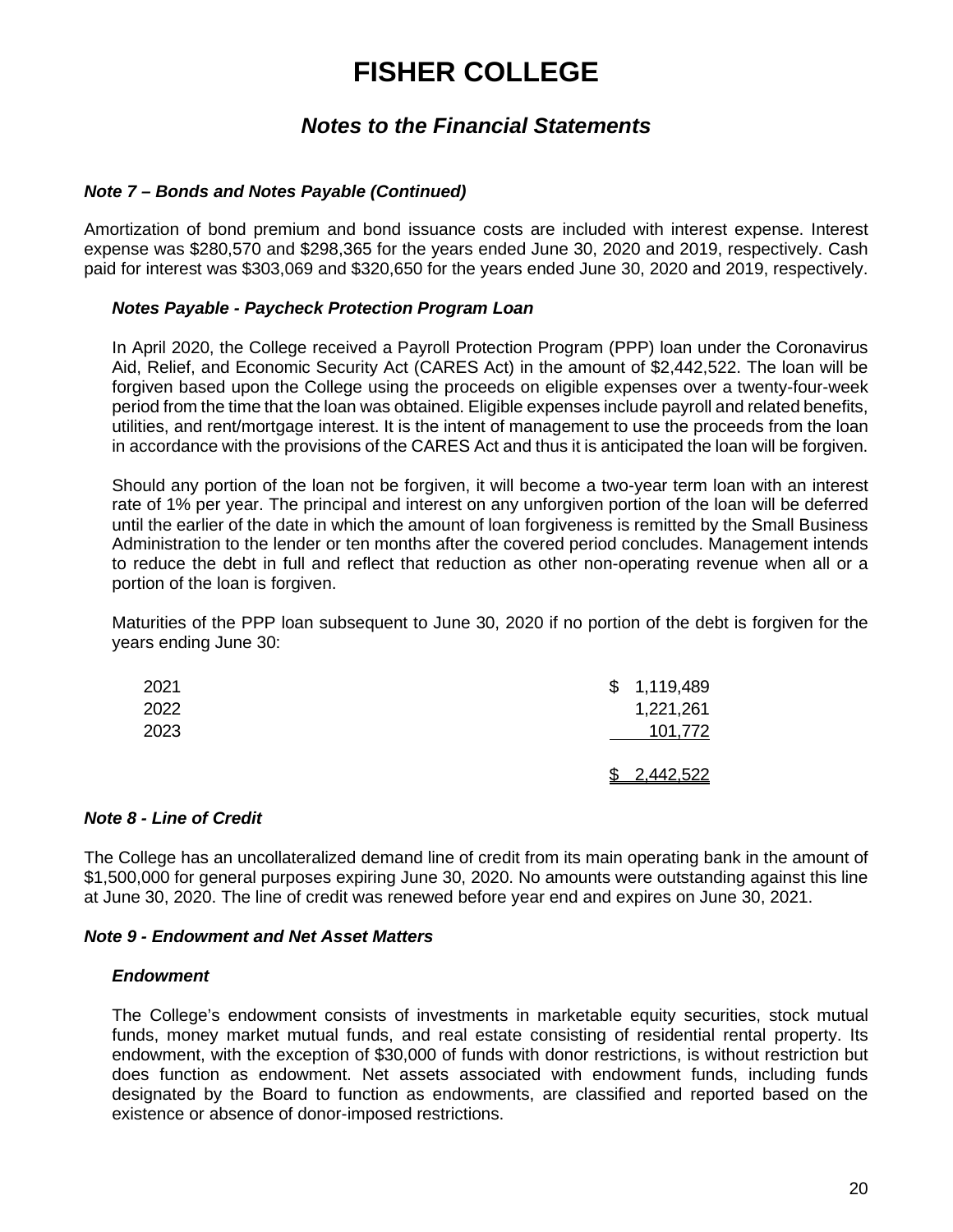# *Notes to the Financial Statements*

### *Note 9 - Endowment and Net Asset Matters (Continued)*

#### *Endowment (Continued)*

The following represents required disclosure relative to the composition and activities of endowment assets for the years ended June 30,:

|                                                                                          | 2020                | 2019                      |
|------------------------------------------------------------------------------------------|---------------------|---------------------------|
| Assets Functioning as Endowment Assets,<br>Beginning of Year                             | \$34,933,547        | \$34,586,670              |
| Additions:                                                                               |                     |                           |
| Gifts and additions                                                                      | 42,106              | 25,866                    |
| Capital expenditures from operations on<br>real estate investments                       | 18,253              | 25,746                    |
| <b>Total Additions</b>                                                                   | 60,359              | 51,612                    |
| Investment return                                                                        | 1,186,066           | 2,128,651                 |
| Deductions:<br>Depreciation expense on real estate investments<br>Transfer to operations | (73,000)            | (233, 386)<br>(1,600,000) |
| <b>Total Deductions</b>                                                                  | (73,000)            | (1,833,386)               |
| Change in assets functioning as endowment assets                                         | 1,173,425           | 346,877                   |
| Assets Functioning as Endowment Assets,<br>End of Year                                   | <u>\$36,106,972</u> | \$34.933.547              |

Net cash proceeds from rental real estate of \$635,483 and \$613,285 for the years ended June 30, 2020 and 2019, respectively, have been excluded from the above endowment activities as the cash flows are maintained within the College's operating bank accounts. Amounts appropriated by the Board for operations were \$2,049,000 and \$1,936,000 for the years ended June 30, 2020 and 2019, respectively.

#### *Return Objectives and Risk Parameters*

The College's investment portfolio is managed to provide for the long-term support of the College. Accordingly, these funds are managed with disciplined longer-term investment objectives and strategies designed to meet cash flow and spending requirements. Management of the assets is designed to attain the maximum total return consistent with acceptable and agreed-upon levels of risk. It is the goal of the aggregate long-term investments to generate an average total return that exceeds the spending/payout rate plus inflation.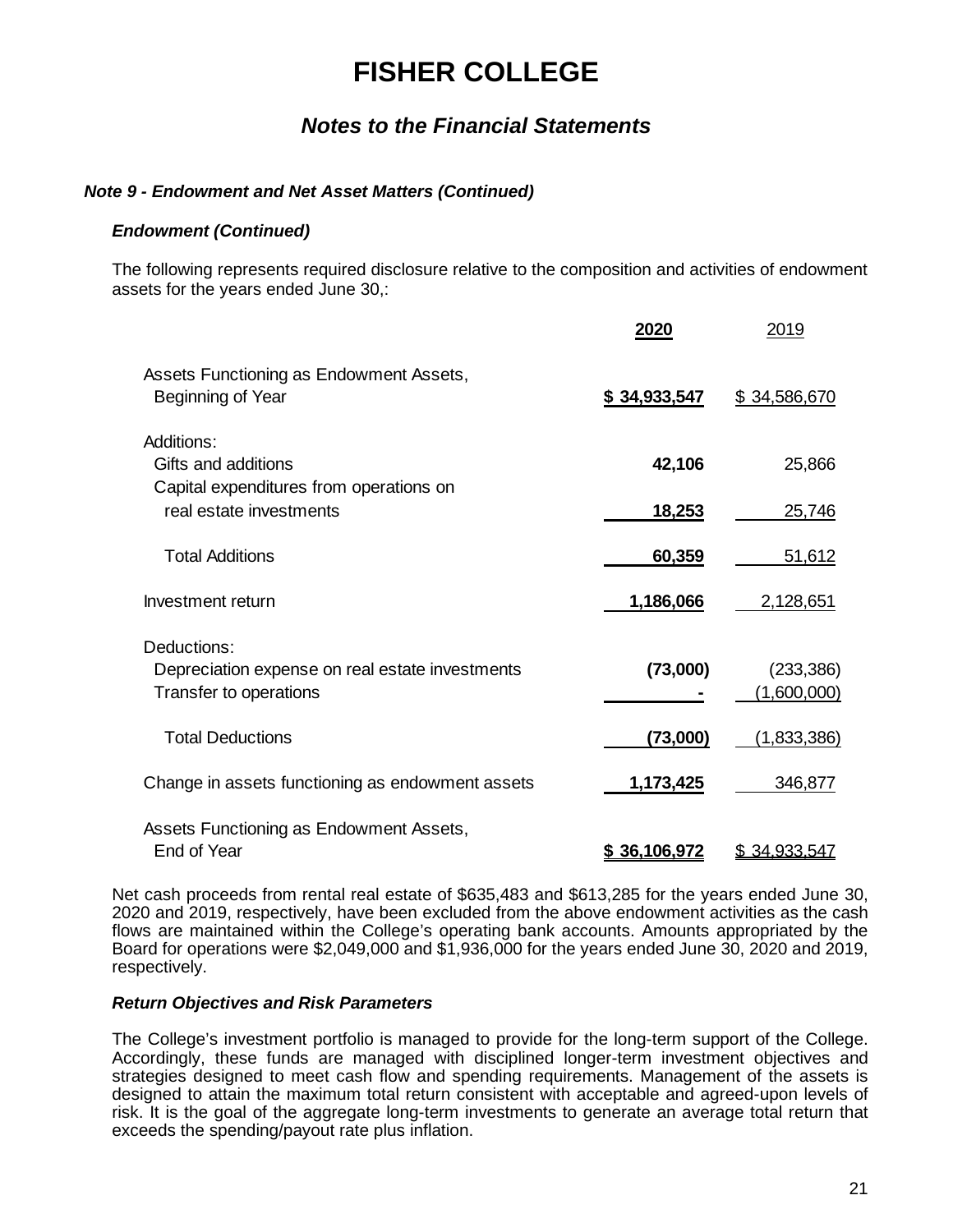## *Notes to the Financial Statements*

#### *Note 9 - Endowment and Net Asset Matters (Continued)*

#### *Strategies Employed for Achieving Objectives*

To satisfy its long-term rate of return objectives, the College relies on a total return strategy in which investment returns are achieved through both capital appreciation (realized and unrealized) and current yield (interest and dividends). The College targets an asset allocation strategy wherein assets are diversified among several asset classes. The pursuit of maximizing total return is tempered by the need to minimize the volatility of returns and preserve capital. As such, the College seeks broad diversification among assets having different characteristics with the intent to endure lower relative performance in strong markets in exchange for greater downside protection in weak markets.

#### *Spending Policy*

The Board has appropriated investment income and gains to operations of \$2,049,000 and \$1,936,000 for the years ended June 30, 2020 and 2019, respectively. Included in the appropriation for the year ended June 30, 2020 is an additional draw of \$420,000 approved by the Board to supplement current operations. This is calculated by multiplying 5% times the College's rolling threeyear average of the market value investment portfolio plus 5% of the net historical cost of the real estate portfolio. If the College used the estimated fair value of the real estate portfolio in this calculation, the appropriation would amount to approximately 3%. Investment return net of amounts appropriated to operations is reported as nonoperating revenue. The Board has approved an appropriation to operating revenues of \$2,022,000 for the year ending June 30, 2020, which includes an additional draw of \$88,000 approved by the Board to fund current operations.

Net assets are summarized as follows at June 30,:

|                                                       | 2020                          | 2019                       |
|-------------------------------------------------------|-------------------------------|----------------------------|
| Net investment in plant<br>Board designated endowment | 9,900,512<br>\$<br>36,106,972 | \$10,210,692<br>34,933,547 |
| <b>Total Funds without Donor Restrictions</b>         | 46,007,484                    | 45,144,239                 |
| Adjustment for undesignated funds                     | (1, 124, 334)                 | 23,295                     |
| <b>Total Funds without Donor Restrictions</b>         | 44,883,150                    | 45, 167, 534               |
| Other funds with restrictions                         | 75,131                        | 73,703                     |
| <b>Total Funds with Donor Restrictions</b>            | 75,131                        | 73,703                     |
| <b>Total Net Assets</b>                               | 44,958,281                    | 45.241                     |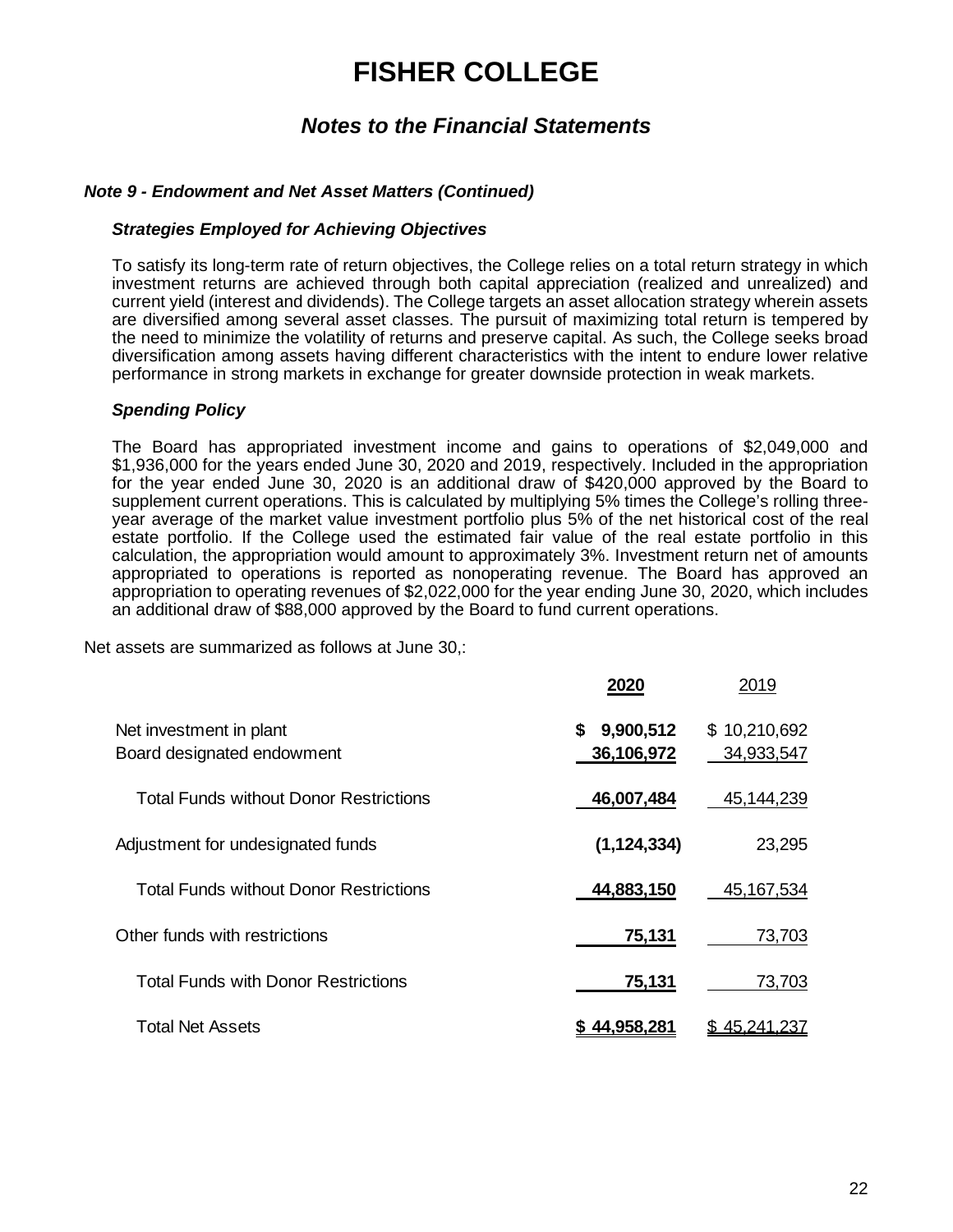# *Notes to the Financial Statements*

#### *Note 9 - Endowment and Net Asset Matters (Continued)*

#### *Net Assets With Restrictions*

Net assets without restrictions consist of the following at June 30,:

|                                                          | 2020             | 2019                   |
|----------------------------------------------------------|------------------|------------------------|
| Scholarships (for purpose)<br>Endowment (for perpetuity) | 25,131<br>50,000 | \$<br>23,703<br>50,000 |
| <b>Total Funds without Donor Restrictions</b>            | 75.131           | 73.703                 |

#### *Note 10 - Revenue Matters*

The College's revenue from tuition, fees and auxiliary enterprises are all recognized over time. Factors that can impact the amount and timing of amount of cash flows include policies that allow for withdrawal by students after the start of the program subject to certain limits which differ by nature of program. Cash flows are also impacted by ED rules which differ for newly enrolled versus continuing students with respect to financial aid. Generally, funds made available by the ED for new students are available later than for continuing students. Management does not view there to be other qualitative factors that have a significant impact on the nature and amount of revenue and cash flows.

The College has a number of lines of business which include traditional undergraduate education, traditional graduate programs, and other continuing education programs. The following table summarizes the percentages of revenue from each of these programs with auxiliary enterprises being ascribed to the program from which such revenues are derived:

|                                   | 2020 | 2019 |
|-----------------------------------|------|------|
| Revenue:                          |      |      |
| Day division                      | 67%  | 69%  |
| Graduate and professional studies | 33%  | 31%  |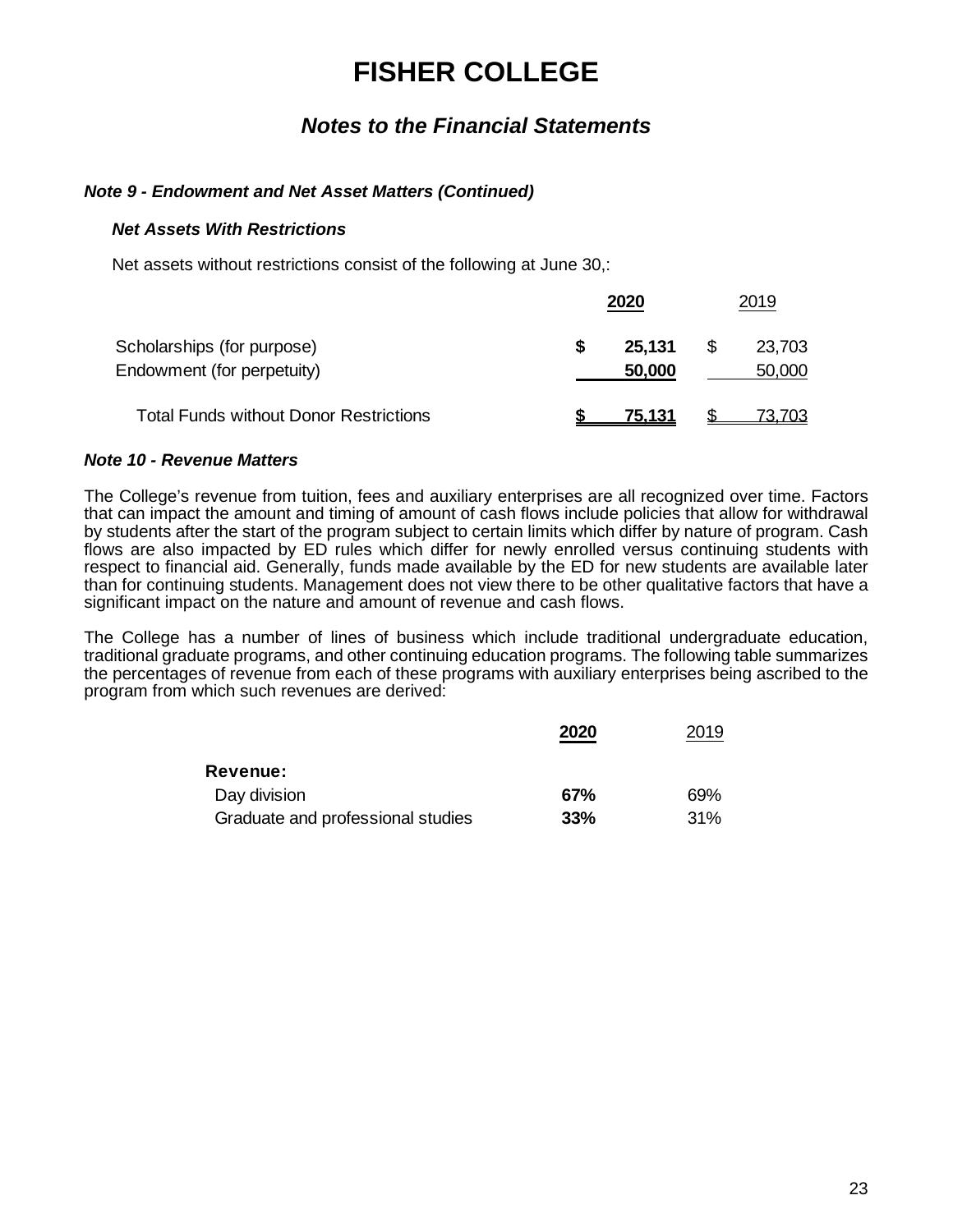# *Notes to the Financial Statements*

### *Note 11 - Natural Classification of Expenses*

Expenses presented by natural classification and function are as follows for the years ended June 30:

|                                               | 2020            |                   |                           |                  |
|-----------------------------------------------|-----------------|-------------------|---------------------------|------------------|
|                                               | <b>Program</b>  | <b>Management</b> |                           |                  |
|                                               | <b>Services</b> | and General       | <b>Fundraising</b>        | <b>Total</b>     |
| Salaries and wages                            | \$<br>8,151,567 | \$<br>2,381,553   | $\mathfrak{S}$<br>260,032 | 10,793,152<br>\$ |
| Employee benefits                             | 1,036,118       | 320,657           | 28,936                    | 1,385,711        |
| Payroll taxes                                 | 597,550         | 151,697           | 15,638                    | 764,885          |
| <b>Consulting and Other Professional Fees</b> | 366,554         | 371,634           | 2,175                     | 740,363          |
| Advertising and promotion                     | 1,210,209       | 52,097            | 3,015                     | 1,265,321        |
| Office expenses                               | 683             |                   |                           | 683              |
| Information technology                        | 379,619         | 267,394           | 17,849                    | 664,862          |
| Occupancy                                     | 1,039,644       | 5,415             | 664                       | 1,045,723        |
| <b>Travel and Entertainment</b>               | 363,682         | 19,889            | 598                       | 384,169          |
| Conferences, conventions and meetings         | 15,564          | 3,071             |                           | 18,635           |
| Interest and discount fees                    | 284,275         | 101,220           | 6,097                     | 391,592          |
| Depreciation and amortization                 | 1,234,229       | 257,917           | 19,328                    | 1,511,474        |
| <b>Insurance</b>                              | 205,805         | 41,498            | 5,086                     | 252,389          |
| Repairs, maintenance, sanitation services     | 548,377         | 86,886            | 7,171                     | 642,434          |
| Utilities, communications, telephone          | 489,040         | 124,128           | 3,221                     | 616,389          |
| Materials and supplies                        | 278,294         | 47,315            | 4,473                     | 330,082          |
| Dining services                               | 906,782         | 5,839             | 750                       | 913,371          |
| <b>Formal and Social Functions</b>            | 249,245         | 2,561             | 32,262                    | 284,068          |
| Memberships, subscriptions, licenses          | 118,261         | 64,831            | 6,691                     | 189,783          |
| Printing, design, postage                     | 83,047          | 14,212            | 128,490                   | 225,749          |
| Other expenses                                | 317,597         | 119,297           | 1,565                     | 438,459          |
| <b>Total functional expenses</b>              | \$17,876,142    | 4,439,111<br>\$   | 544,041<br>\$             | \$22,859,294     |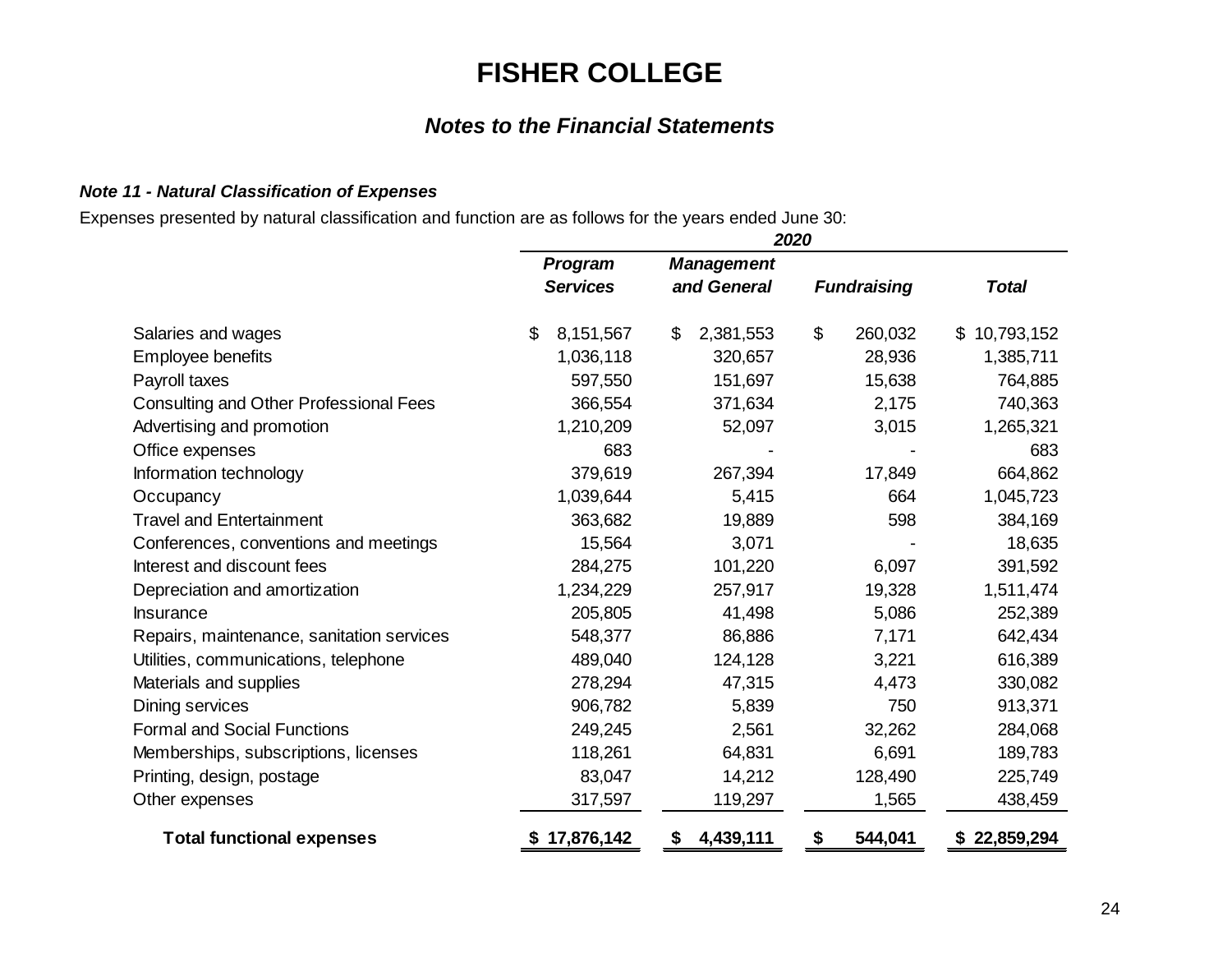# *Notes to the Financial Statements*

## *Note 11 - Natural Classification of Expenses (Continued)*

|                                               | 2019            |                   |                    |              |
|-----------------------------------------------|-----------------|-------------------|--------------------|--------------|
|                                               | Program         | <b>Management</b> |                    |              |
|                                               | <b>Services</b> | and General       | <b>Fundraising</b> | <b>Total</b> |
| Salaries and wages                            | \$<br>8,798,166 | \$<br>2,418,586   | \$<br>239,827      | \$11,456,579 |
| Employee benefits                             | 1,048,547       | 325,593           | 10,255             | 1,384,395    |
| Payroll taxes                                 | 635,134         | 155,084           | 17,726             | 807,944      |
| <b>Consulting and Other Professional Fees</b> | 439,213         | 428,107           | 26,321             | 893,641      |
| Advertising and promotion                     | 1,089,386       | 547,651           |                    | 1,637,037    |
| Office expenses                               | 3,236           | 415               |                    | 3,651        |
| Information technology                        | 300,317         | 254,030           | 68                 | 554,415      |
| Occupancy                                     | 1,114,521       | 5,924             | 551                | 1,120,996    |
| <b>Travel and Entertainment</b>               | 484,131         | 35,598            | 6,479              | 526,208      |
| Conferences, conventions and meetings         | 31,170          | 4,431             | 35                 | 35,636       |
| Interest and discount fees                    | 277,733         | 108,540           | 5,278              | 391,551      |
| Depreciation and amortization                 | 1,102,774       | 257,952           | 15,479             | 1,376,205    |
| <b>Insurance</b>                              | 247,352         | 56,501            | 5,256              | 309,109      |
| Repairs, maintenance, sanitation services     | 749,353         | 108,696           | 8,967              | 867,016      |
| Utilities, communications, telephone          | 543,511         | 177,823           | 3,524              | 724,858      |
| Materials and supplies                        | 363,253         | 79,451            | 6,461              | 449,165      |
| Dining services                               | 1,239,644       | 22,545            | 3,190              | 1,265,379    |
| <b>Formal and Social Functions</b>            | 379,520         | 13,193            | 25,778             | 418,491      |
| Memberships, subscriptions, licenses          | 117,364         | 41,514            | 2,948              | 161,826      |
| Printing, design, postage                     | 91,478          | 15,210            | 97,396             | 204,084      |
| Other expenses                                | 158,855         | 87,456            | 3,024              | 249,335      |
| <b>Total functional expenses</b>              | \$19,214,658    | 5,144,300<br>\$   | \$<br>478,563      | \$24,837,521 |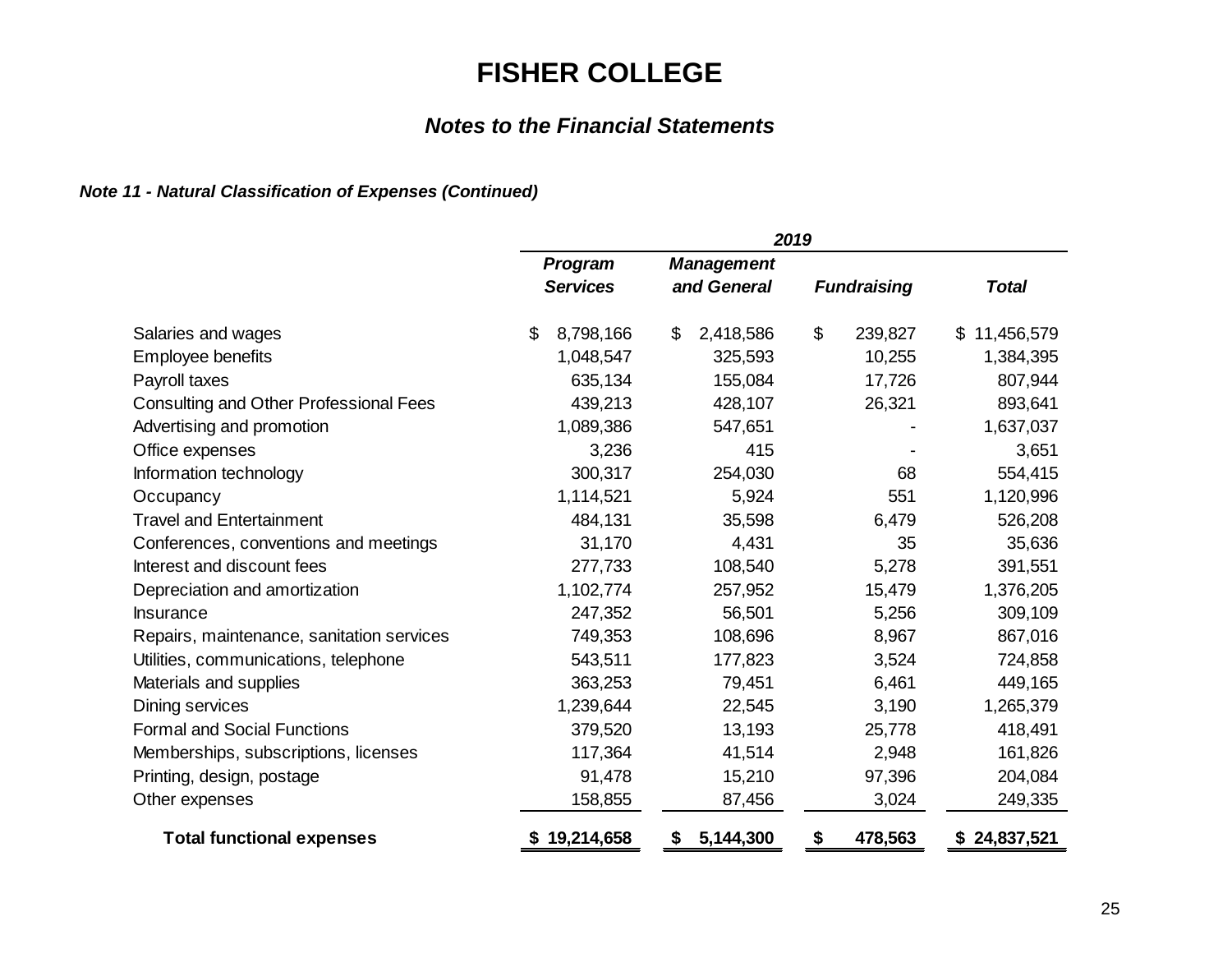## *Notes to the Financial Statements*

#### *Note 12 - Employee Benefit Plan*

The College contributes a percentage of salary of all eligible participating employees to the College's defined contribution plan administered by the Teachers Insurance and Annuity Association and the College Retirement Equities Fund. Contributions to these plans were approximately \$387,000 and \$396,000 for the years ended June 30, 2020 and 2019, respectively.

#### *Note 13 - Commitments, Contingencies and Uncertainties*

#### *Operating Leases*

The College leases certain premises and office equipment under operating lease arrangements that expire at various dates through 2024. Certain leases provide for additional rent for increases in operating expenses and real estate taxes.

Minimum future rental payments under non-cancelable leases are as follows:

| 2021                                       | 233,900 |
|--------------------------------------------|---------|
| 2022                                       | 236,700 |
| 2023                                       | 154,000 |
| 2024                                       | 1,600   |
|                                            |         |
| <b>Total Minimum Future Lease Payments</b> | 626,200 |

Total rent expense under operating leases was \$896,623 and \$906,028 for the years ended June 30, 2020 and 2019, respectively.

#### *Lease Revenue*

The College leases certain owned space to third-party tenants under lease agreements that expire at various dates through 2023.

Minimum future lease income is as follows: 2021 \$ 283,200 2022 233,900

| Total Minimum Future Lease Income | 617.800 |
|-----------------------------------|---------|
|                                   |         |

2023 100,700

Total rental income, included in other income on the Statements of Activities, was \$224,200 and \$216,600 for the years ended June 30, 2020 and 2019, respectively.

The College also leases residential units from its investments in real estate. Tenants have annual lease agreements or are tenants at will. Future rental income was not included in the above schedule due to the short-term nature of these agreements. Net rental income from these properties are included as part of investment return.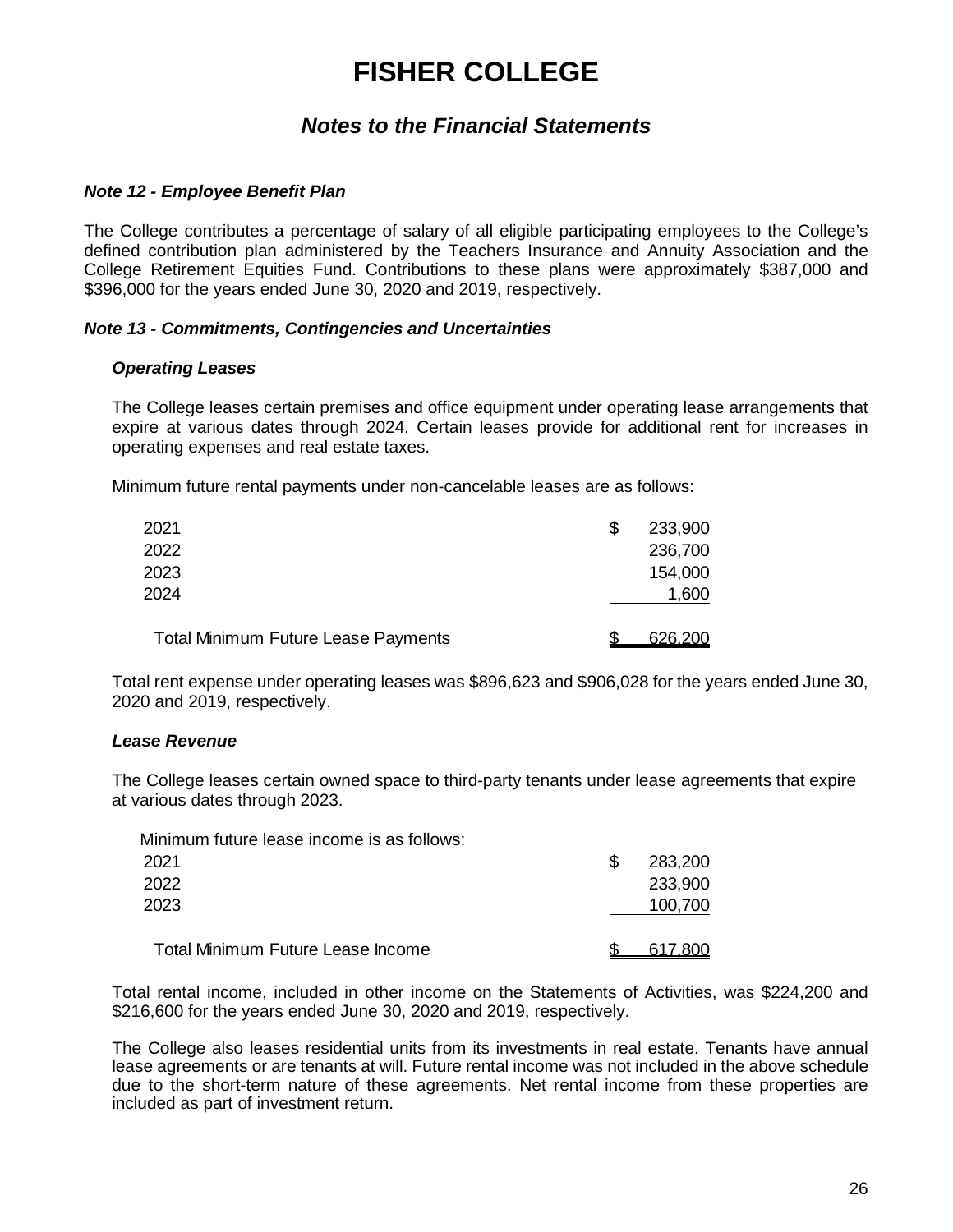# *Notes to the Financial Statements*

### *Note 13 - Commitments, Contingencies and Uncertainties (Continued)*

### *Cash*

The College maintains cash balances at several financial institutions, and at times during the year these balances may exceed the federally insured limit. Management monitors the financial condition of these financial institutions, along with its balances in cash, to keep this potential risk at a minimum. At June 30, 2020 and 2019, uninsured amounts totaled \$2,877,469 and \$1,777,251, respectively.

#### *Investments*

The College invests in various investment securities. Investment securities are exposed to various risks such as interest rate, market, and credit risks. The College's holdings of equities are held in a brokerage account with a national brokerage firm. These accounts are protected by the Securities Investor Protection Corporation ("SIPC"). In the event of broker-dealer failure, up to \$500,000 in these accounts will be protected from loss. The SIPC insurance does not protect against market losses on investments.

## *Litigation*

In the ordinary course of business, the College is involved in a number of litigation matters. In the opinion of management, these matters will not have a significant effect on the financial statements of the College.

## *Contingency*

The vast majority of higher educational institutions transitioned to distance learning during the 2020 spring semester due to the COVID-19 crisis. Many higher educational institutions have been served with a class action lawsuit due to this decision. The plaintiffs claim that they have suffered academic harm after the 2020 spring semester transitioned to distance learning. Since the lawsuits are in the early stages, there have been no settlements or court decisions on this matter. Fisher College has not been served with a lawsuit related to COVID-19. Management believes that any potential future adverse outcome is possible, but unlikely, and would not be material to the College.

#### *Contracts*

The College has a contract with its food service provider expiring in 2026. The agreement gives the provider exclusive rights to prepare and serve food on the Boston campus. As part of the agreement, the provider advanced \$600,000 to the College to renovate and upgrade its dining facility. The College has included these amounts in deferred revenue and will amortize them over the life of the contract. If the College should cancel the agreement, the unamortized balance of the deferred revenue shall be reimbursed to the provider. The unamortized balance of this advance was approximately \$360,000 and \$420,000 for the years ended June 30, 2020 and 2019, respectively.

The College also has a long-term contract with its energy providers that expires in 2022.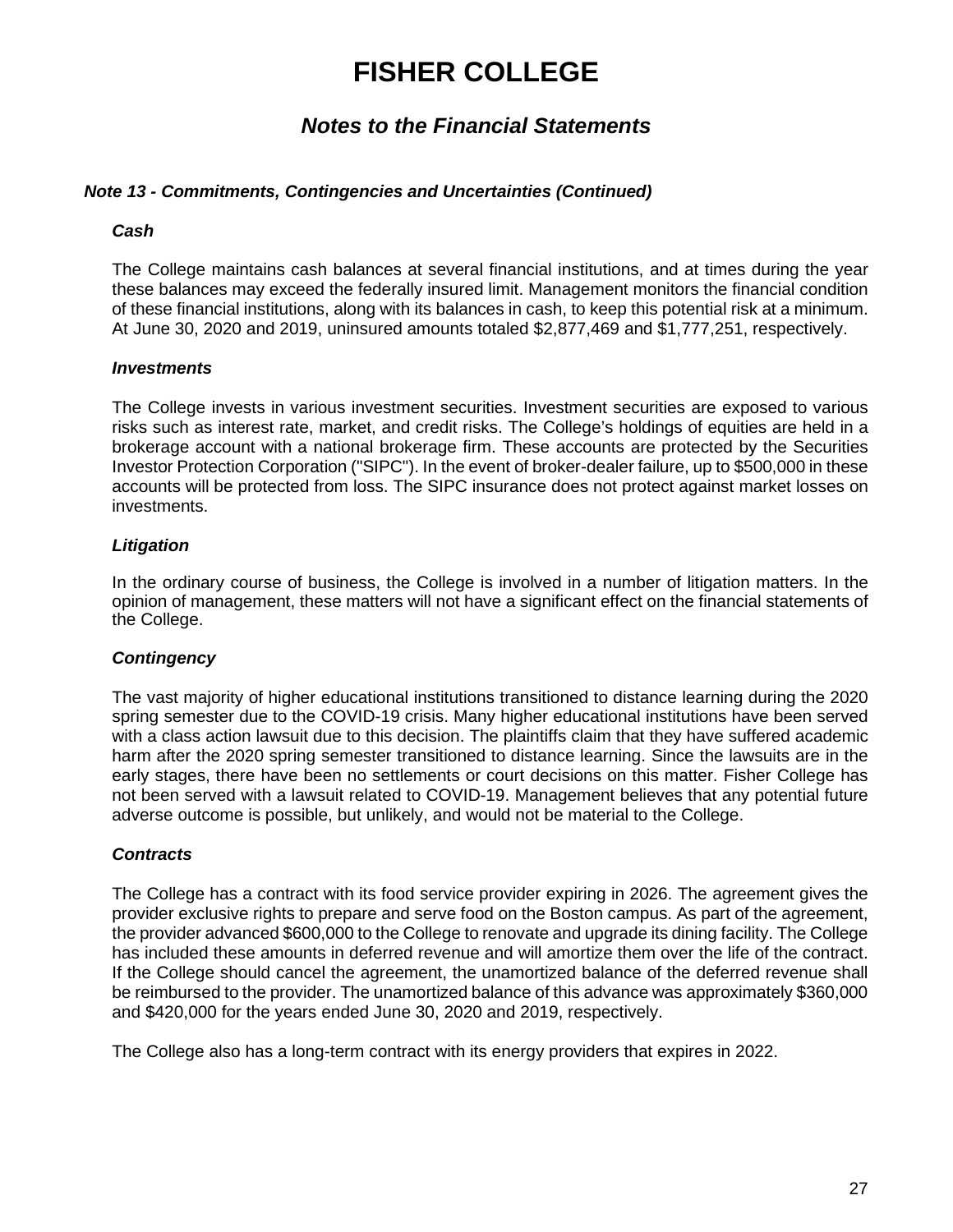## *Notes to the Financial Statements*

### *Note 13 - Commitments, Contingencies and Uncertainties (Continued)*

### *COVID-19*

The COVID-19 crisis as discussed in Note 1 is ongoing. Although operations at the College have not been severely impacted to date, there is continued uncertainty about the economy and student enrollment going into the future. College management has been able to work remotely, and education delivery has continued remotely. Management cannot reasonably estimate the duration or impact on finances and operations.

### *Other*

The College utilizes a number of agents who, on an ongoing basis, assist in locating international students for a fee. These arrangements have provided important revenue to the College. The College's arrangements with these providers are at will.

The College participates in the Massachusetts College Savings Prepaid Tuition Program. This program allows participants to lock in tuition prices by limiting future increases to the changes in CPI plus 2%. This could result in discounts on tuition charged to students in the future.

#### *Note 14 - Subsequent Events*

The College has evaluated subsequent events through October 4, 2020, the date for which the financial statements were available for issuance.

The COVID-19 crisis has created volatility in the financial markets and a significant decrease in the overall economy. The full adverse impact and duration of COVID-19 on the College's finances and operations cannot be determined at this time.

Fisher announced plans to reopen in the fall 2020 Day School semester using a model referred to as Fisher Flex. Fisher Flex provides a variety of course delivery models to support campus de-densification and social distancing, while providing students with the educational experience they seek. In this model, approximately 50% of all classes are taught online, most with a live synchronous session each week. The remaining classes have a limited campus-based component in classrooms with reduced capacity. Though residence hall occupancy has been reduced to meet social distancing guidelines, the college has secured leased hotel space to accommodate all students wishing to remain in an on-campus environment for the fall semester.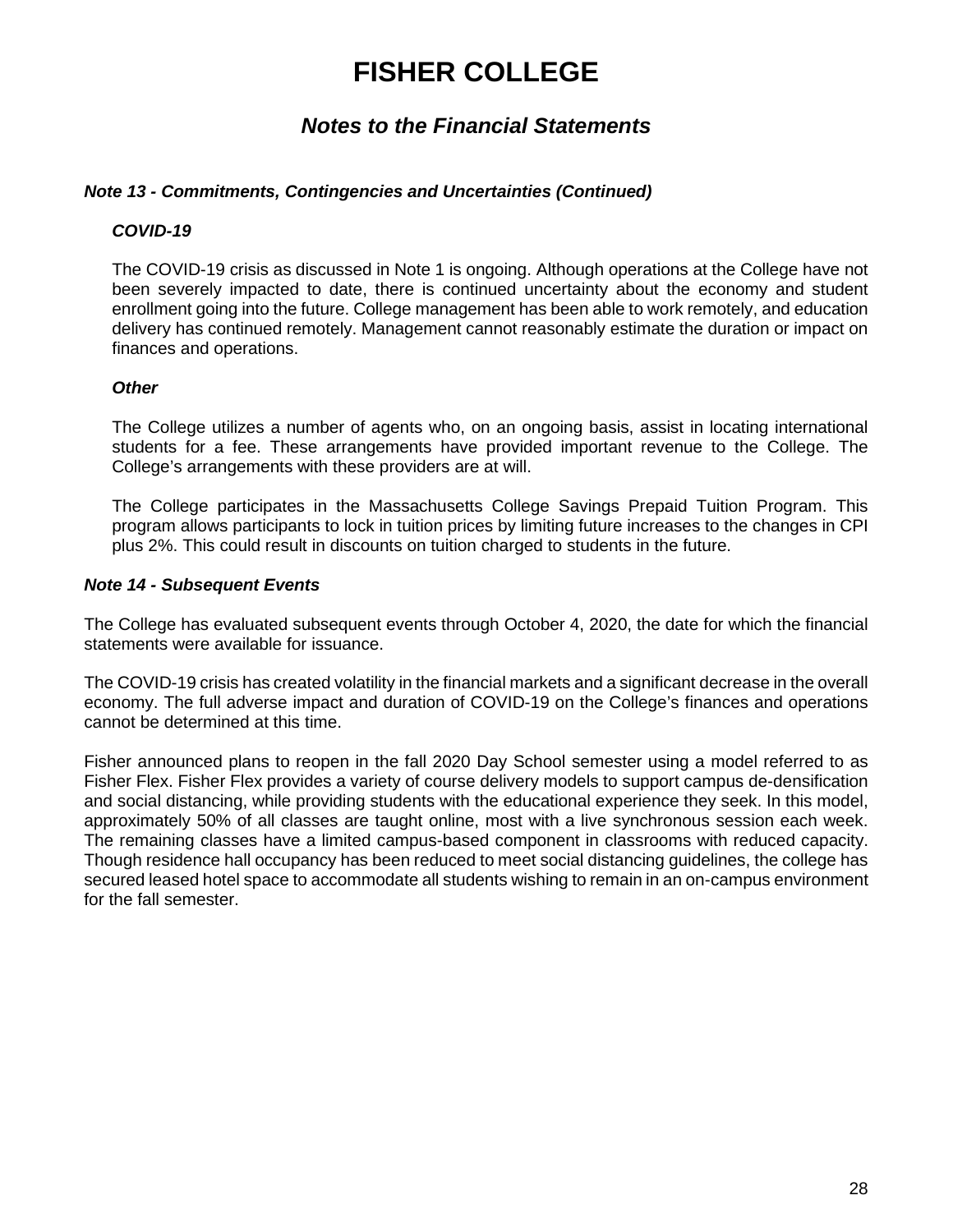#### **Fisher College**

### **Financial Responsibility Supplemental Schedule**

#### **Year Ended June 30, 2020**

|  | Primary Reserve Ratio: |  |
|--|------------------------|--|
|--|------------------------|--|

|                | <b>Primary Reserve Ratio:</b>                       |                                                                                |            |
|----------------|-----------------------------------------------------|--------------------------------------------------------------------------------|------------|
|                |                                                     | <b>Expendable Net Assets:</b><br>Net assets without donor restrictions         |            |
| 1              | Statement of Financial Position (SFP)<br><b>SFP</b> | Net assets with donor restrictions                                             | 44,883,150 |
| $\overline{2}$ |                                                     |                                                                                | 75,131     |
| 3              | Not applicable                                      | Secured and Unsecured related party receivable - Total                         |            |
| 4              | Not applicable                                      | Unsecured related party receivables                                            |            |
|                |                                                     | Property, Plant and Equipment, net (includes Construction in<br>16,255,216     |            |
| 5              | SD Line 5                                           | progress) - Total                                                              |            |
| 6              | SD Line 1d                                          | Property, plant and equipment pre-implementation                               | 15,680,976 |
|                |                                                     | Property, plant and equipment post-implementation with                         |            |
| 7              | SD Line 2d                                          | outstanding debt for original purchase                                         |            |
|                |                                                     | Property, plant and equipment post-implementation without                      | 574,240    |
| 8              | SD Line 4a                                          | outstanding debt for original purchase                                         |            |
| 9              | SD Line 3                                           | Construction in progress                                                       |            |
| 10             | Not applicable                                      | Lease right-of-use asset, net - Total                                          |            |
|                |                                                     | Lease right-of-use, pre-implementation (grandfather of leases                  |            |
| 11             | Not applicable                                      | option not chosen)                                                             |            |
| 12             | Not applicable                                      | Lease right-of-use asset, post-implementation                                  |            |
| 13             | SD Line 11                                          | Intangible assets                                                              |            |
| 14             | Not applicable                                      | Post-employment and pension liabilities                                        |            |
| 15             | SD Lines 6d, 7a-c, 8                                | Long-term debt- for long term purposes - Total<br>6,354,704                    |            |
| 16             | SD Line 6d                                          | Long- term debt- for long term purpose pre-implementation                      | 6,354,704  |
| 17             | SD Lines 7a-c                                       | Long-term debt- for long term purposes post-implementation                     |            |
| 18             | SD Line 8                                           | Line of Credit for Construction in progress                                    |            |
| 19             | Not applicable                                      | Lease right-of-use asset liability - Total                                     |            |
|                |                                                     | Pre-implementation right-of-use asset liability (grandfather of leases         |            |
| 20             | Not applicable                                      | option not chosen)                                                             |            |
| 21             | Not applicable                                      | Post-implementation right-of-use asset liability                               |            |
|                |                                                     | Annuities, term endowment and life income with donor                           |            |
| 22             | Not applicable                                      | restrictions - Total                                                           |            |
| 23             | Not applicable                                      | Annuities with donor restrictions                                              |            |
| 24             | Not applicable                                      | Term Endowments with donor restrictions                                        |            |
| 25             | Not applicable                                      | Life income funds with donor restrictions                                      |            |
| 26             | Note 9                                              | Net Assets with donor restrictions - restricted in perpetuity                  |            |
|                |                                                     | Total Expenses without Donor Restrictions & Losses without Donor Restrictions: |            |
|                |                                                     | Total expenses without donor restrictions- taken directly from                 |            |
| 27             | Statement of Activities (SOA)                       | <b>Statement of Activities</b>                                                 | 22,859,294 |
| 28             | Not applicable                                      | Non-operating and Net Investment (loss)                                        |            |
| 29             | Not applicable                                      | Net Investment losses                                                          |            |
| 30             | Not applicable                                      | Pension-related changes other than net periodic costs                          |            |
|                | <b>Equity Ratio:</b>                                |                                                                                |            |
|                |                                                     | <b>Modified Net Assets:</b>                                                    |            |
| 31             | SFP                                                 | Net assets without donor restrictions                                          | 44,883,150 |
| 32             | <b>SFP</b>                                          | Net assets with donor restrictions                                             | 75,131     |
| 33             | SD Line 11                                          | Intangible Assets                                                              |            |
| 34             | Not applicable                                      | Intangible Assets- Goodwill                                                    |            |
| 35             |                                                     | Secured and unsecured related party receivables- Total                         |            |
|                | Not applicable                                      |                                                                                |            |
|                | 36 Not applicable                                   | Unsecured related party receivables                                            |            |
|                |                                                     | <b>Modified Assets:</b>                                                        |            |
| 37             | SFP                                                 | <b>Total Assets</b>                                                            | 56,860,625 |
| 38             | Not applicable                                      | Lease right-of-use asset pre-implementation                                    |            |
| 39             | Not applicable                                      | Pre-implementation right-of-use asset liability                                |            |
| 40             | SD Line 11                                          | Intangible Assets                                                              |            |
| 41             | Not applicable                                      | Secured and unsecured related part receivables                                 |            |
| 42             | Not applicable                                      | Unsecured related party receivables                                            |            |
|                | <b>Net Income Ratio:</b>                            |                                                                                |            |
|                |                                                     | <b>Change in Net Assets Without Donor Restrictions:</b>                        |            |
|                | 43 SOA                                              | Change in net assets without donor restrictions                                | (284, 384) |
|                |                                                     | Total Revenue without Donor Restrictions & Gains without Donor Restrictions    |            |
| 44             | SOA: Total Revenue, Gains and Other                 | <b>Total Revenues and Gains</b>                                                | 20,828,627 |
|                | Support (Not including Investments)                 |                                                                                |            |
| 45             | SOA                                                 | Investments, net (operating and non-operating)                                 | 2,049,000  |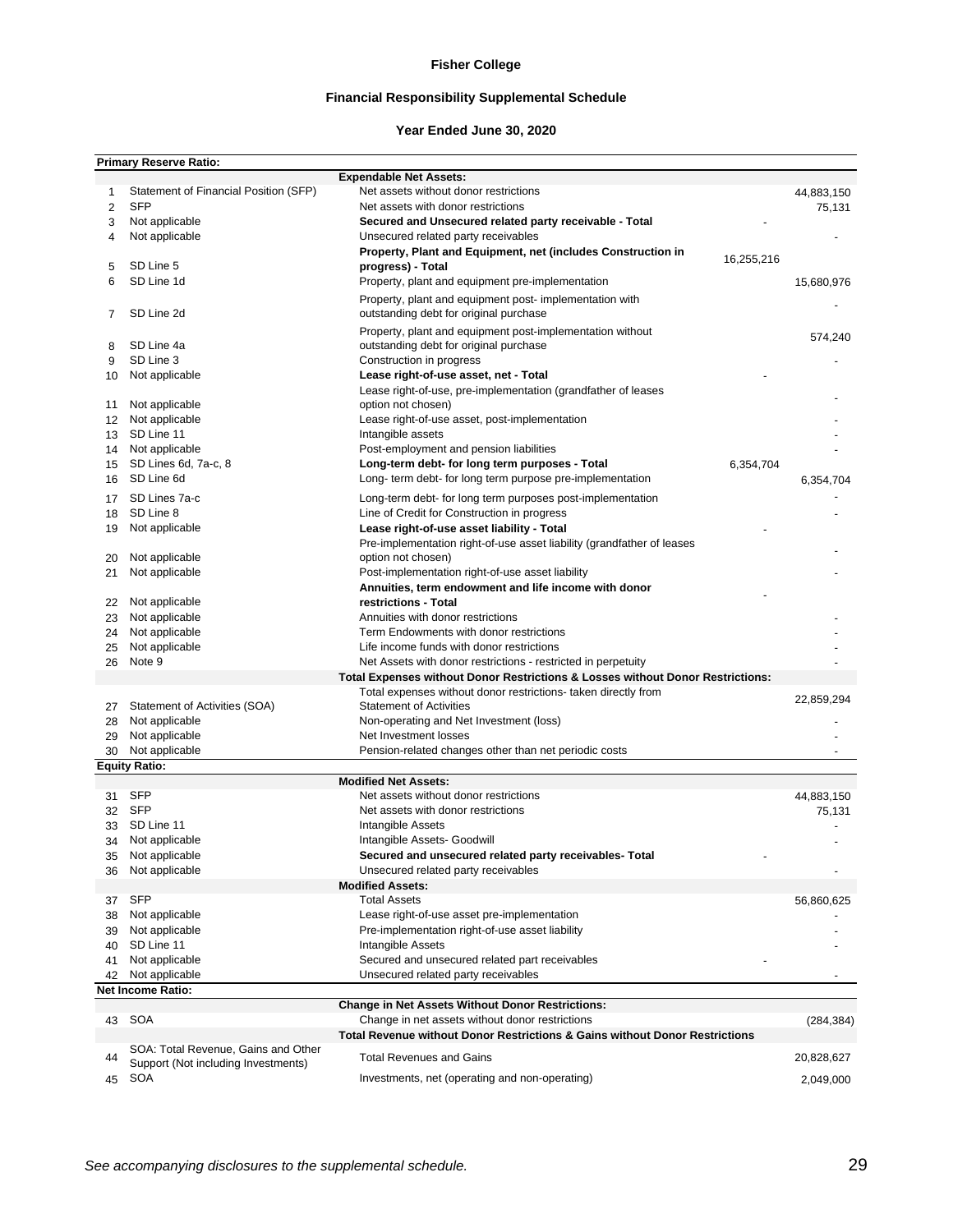## **Fisher College**

### **Financial Responsibility Supplemental Disclosures**

### **Year Ended June 30, 2020**

The Department of Education issued regulations on February 23, 2019, which became effective July 1, 2020, regarding additional disclosures deemed necessary to calculate ratios for determining sufficient financial responsibility under Title IV.

#### **Property, Plant and Equipment, net**

| 1 Pre-implementation property, plant and equipment, net (PP&E, net)<br>a. Ending balance of last financial statements submitted to the Department of |                              |
|------------------------------------------------------------------------------------------------------------------------------------------------------|------------------------------|
| Education (June 30, 2019 financial statement)                                                                                                        | \$17,192,451                 |
| b. Reclassify capital lease assets previously included in PP&E, net prior to the                                                                     |                              |
| implementation of ASU 2016-02 lease standards                                                                                                        |                              |
| c. Less subsequent depreciation and disposals                                                                                                        | (1,511,474)                  |
| d. Balance Pre-implementation property, plant and equipment, net                                                                                     | 15,680,977                   |
| 2 Debt Financed Post-Implementation property, plant and equipment, net                                                                               |                              |
| Long-lived assets acquired with debt subsequent to June 30, 2019:                                                                                    |                              |
| a. Equipment                                                                                                                                         |                              |
| b. Land Improvements                                                                                                                                 |                              |
| c. Building                                                                                                                                          |                              |
| d. Total Property, plant and equipment, net acquired with debt exceeding 12 months                                                                   |                              |
| 3 Construction in progress- acquired subsequent to June 30, 2019                                                                                     |                              |
| 4 Post-implementation property, plant and equipment, net, acquired without debt:                                                                     |                              |
| a. Long-lived assets acquired without use of debt subsequent to June 30, 2019                                                                        | 574,240                      |
| 5 Total Property, Plant and Equipment, net- June 30, 2020                                                                                            | \$16,255,217                 |
| Debt to be excluded from expendable net assets                                                                                                       |                              |
| 6 Pre-implementation debt:                                                                                                                           |                              |
| a. Ending balance of last financial statement submitted to the Department of                                                                         |                              |
| Education (June 30, 2019)                                                                                                                            | \$<br>6,778,728              |
| b. Reclassify capital leases previously included in long-term debt prior to the                                                                      |                              |
| implementation of ASU 2016-02 leases standards                                                                                                       | 203,031                      |
| c. Less subsequent debt repayments                                                                                                                   | (627, 055)                   |
| d. Balance pre-implementation debt                                                                                                                   | 6,354,704                    |
| 7 Allowable post-implementation debt used for capitalized long-lived assets:                                                                         |                              |
| a. Equipment- all capitalized                                                                                                                        |                              |
|                                                                                                                                                      |                              |
| b. Land Improvements                                                                                                                                 |                              |
| c. Buildings                                                                                                                                         |                              |
| 8 Construction in progress (CIP) financed with short term debt                                                                                       |                              |
| 9 Long-term debt not for the purchase of property, plant and equipment                                                                               |                              |
| or liability greater than assets value                                                                                                               | \$<br>2,442,522<br>8,797,226 |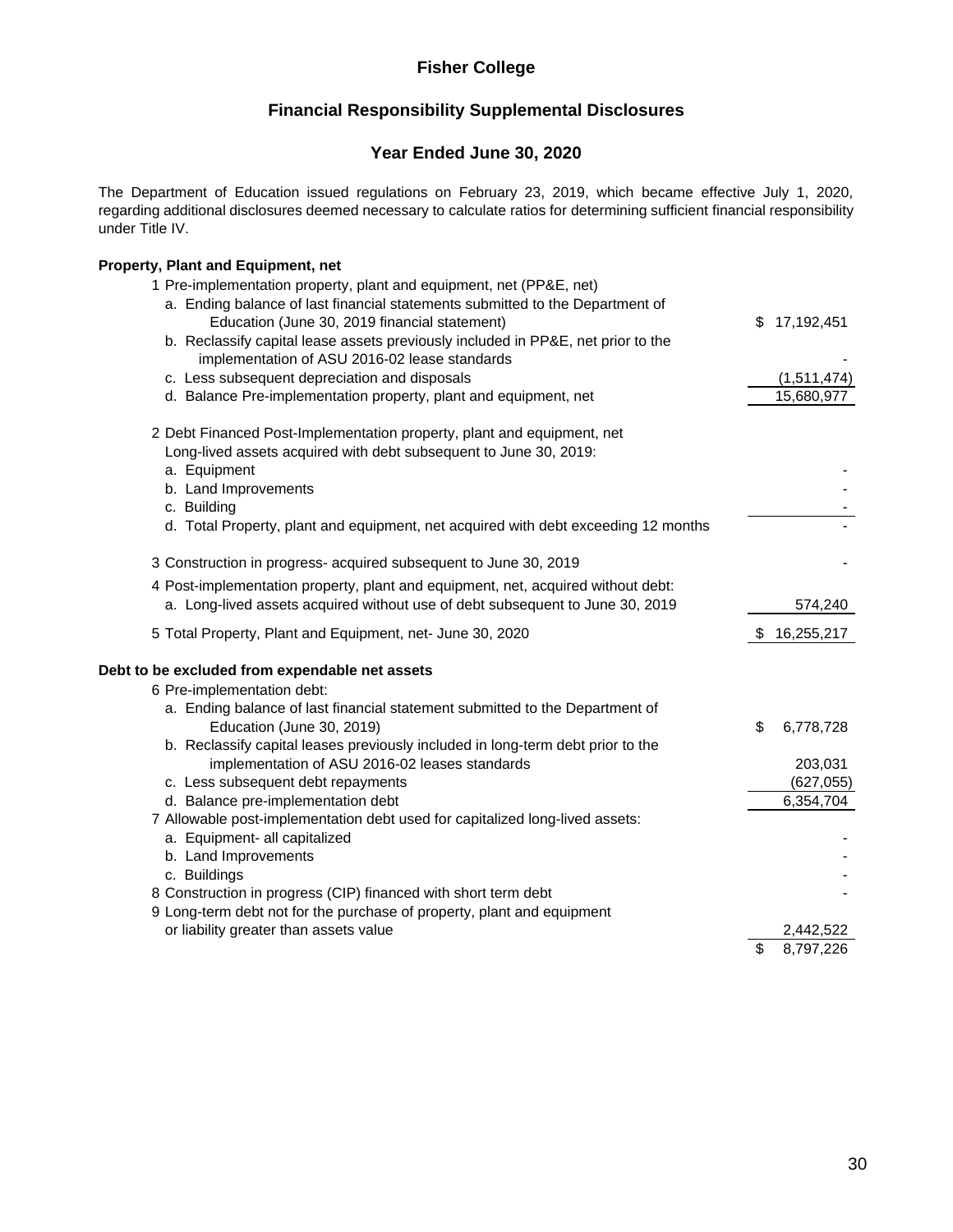

#### **INDEPENDENT AUDITORS' REPORT ON INTERNAL CONTROL OVER FINANCIAL REPORTING AND ON COMPLIANCE AND OTHER MATTERS BASED ON AN AUDIT OF FINANCIAL STATEMENTS PERFORMED IN ACCORDANCE WITH** *GOVERNMENT AUDITING STANDARDS*

To the Board of Trustees of Fisher College Boston, Massachusetts

We have audited, in accordance with auditing standards generally accepted in the United States of America and the standards applicable to financial audit contained in *Government Auditing Standards* issued by the Comptroller General of the United States of America, the financial statements of Fisher College (the "College"), which comprise the statement of financial position as of June 30, 2020, the related statements of activities and changes in net assets and cash flows for the year then ended, and the related notes to the financial statements, and we have issued our report thereon dated October 4, 2020.

#### **Internal Control over Financial Reporting**

In planning and performing our audit of the financial statements, we considered the College's internal control over financial reporting (internal control) as a basis for designing audit procedures that are appropriate in the circumstances for the purpose of expressing our opinion on the financial statements, but not for the purpose of expressing an opinion on the effectiveness of the College's internal control. Accordingly, we do not express an opinion on the effectiveness of the College's internal control.

A deficiency in internal control exists when the design or operation of a control does not allow management or employees, in the normal course of performing their assigned functions, to prevent, or detect and correct misstatements on a timely basis. A material weakness is a deficiency, or a combination of deficiencies, in internal control, such that there is a reasonable possibility that a material misstatement of the entity's financial statements will not be prevented, or detected and corrected on a timely basis. A significant deficiency is a deficiency, or a combination of deficiencies, in internal control that is less severe than a material weakness, yet important enough to merit attention by those charged with governance.

Our consideration of internal control was for the limited purpose described in the first paragraph of this section and was not designed to identify all deficiencies in internal control that might be material weaknesses or significant deficiencies. Given these limitations, during our audit we did not identify any deficiencies in internal control that we consider to be material weaknesses. However, material weaknesses may exist that have not been identified.

#### **Compliance and Other Matters**

As part of obtaining reasonable assurance about whether the College's financial statements are free of material misstatement, we performed tests of its compliance with certain provisions of laws, regulations, contracts, and grant agreements, noncompliance with which could have a direct and material effect on the financial statements. However, providing an opinion on compliance with those provisions was not an objective of our audit, and accordingly, we do not express such an opinion. The results of our tests disclosed no instances of noncompliance or other matters that are required to be reported under *Government Auditing Standards*.